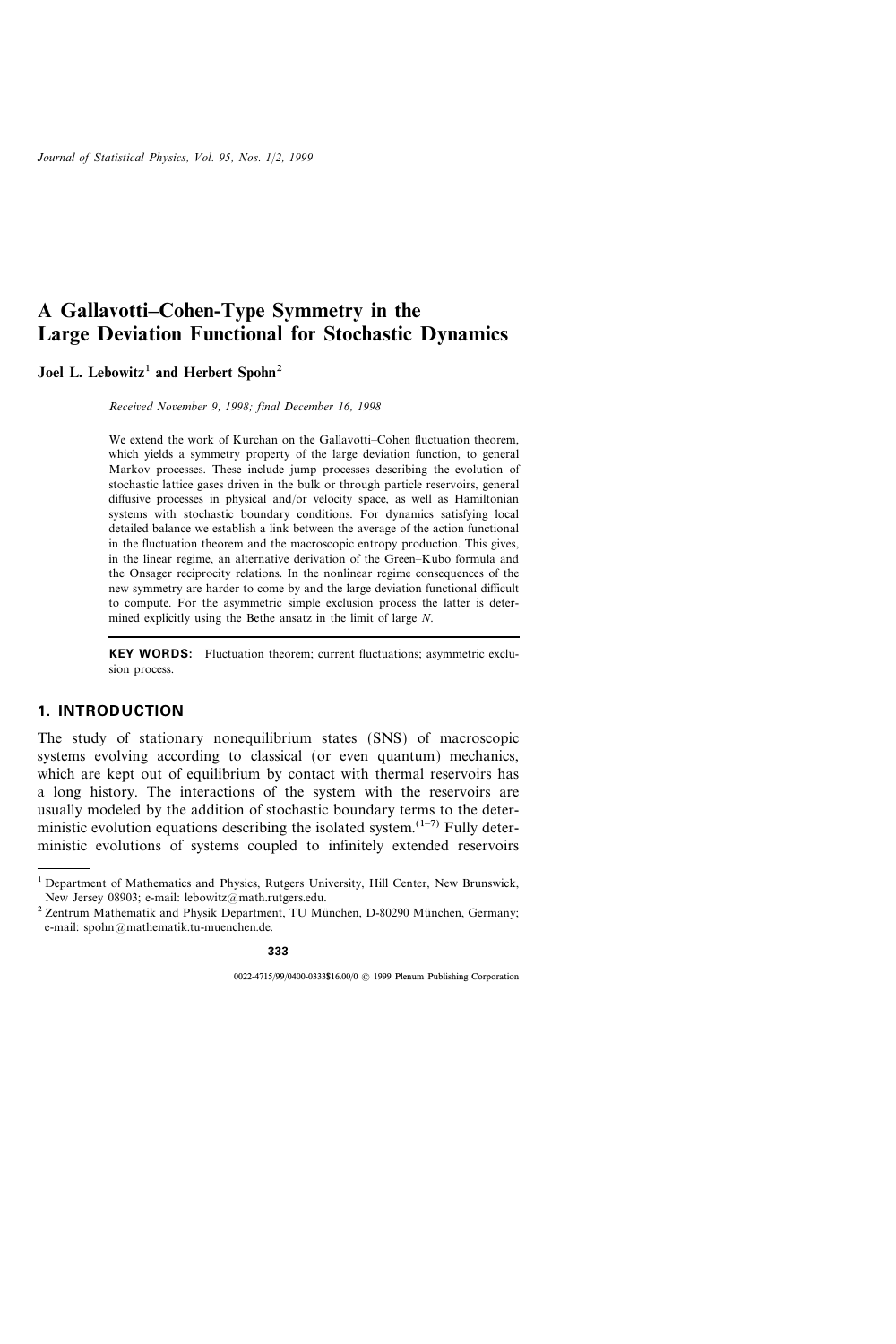334 Lebowitz and Spohn

heave also been investigated,  $(8-10)$  as have fully stochastic models.  $(11-14)$ A more recent development has been the study of SNS of systems evolving via deterministic "thermostatted" dynamics. $(15-17)$  In this scheme the SNS is maintained by deterministic external driving forces which are balanced by a "friction term" suitably chosen so that the system evolves on a compact surface (generally one of constant energy) in phase space. The resulting dynamics no longer conserves phase space volume, which is contracted on the average.(19) Consequently, the SNS is singular with respect to the Liouville (volume) measure induced on the surface.

While the jury is still out on what has or can be achieved by such a dynamical systems approach, there are some intriguing theoretical results which have emerged.<sup>(20, 21)</sup> In particular Gallavotti and Cohen<sup>(22)</sup> motivated by results of computer simulations<sup> $(23)$ </sup> discovered that under suitable assumptions these SNS satisfy a certain symmetry, which they doobed a "fluctuation theorem." Assuming that the dynamics satisfies time reversal invariance and is sufficiently chaotic, so that the SNS is given by an SRB measure, they prove that the probability distribution for the phase space contraction averaged along a trajectory over the time span  $\tau$  has, for large  $\tau$ , a highly non-obvious symmetry, whose specific form will be given below. Near equilibrium this fluctuation theorem implies Onsager reciprocity and the Einstein relations.<sup>(24)</sup> We refer to refs. 20, 22, and 25 for an exhaustive discussion of the fluctuation theorem and of the "chaotic hypothesis," which implies the validity of the said symmetry for more general SNS. Transient fluctuations in the phase space volume contraction over the time interval  $(0, t)$  starting from an initial state uniform on the (kinetic) energy surface were considered by Evans and Searles.<sup>(26)</sup>

In a recent work Kurchan showed that, with proper definitions, the fluctuation theorem is valid also for certain diffusion processes.<sup> $(27)$ </sup> In the present work we extend Kurchan's results and show that for Markov processes the fluctuation theorem holds in great generality. Our proof is based on the Perron-Frobenius theorem and goes much beyond the cases considered in ref. 27. While the assumed stochasticity of the dynamics should provide "for free" a suitable modification of the chaotic hypothesis it is far from obvious how to find the quantity that plays the role of the phase space contraction. In analogy to the thermostatted case it is reasonable to expect that it will have some relation to the production of Gibbs entropy. In fact, this comes out from our general construction under the additional assumption of local detailed balance. This condition seems to play, in stochastic dynamics, the same role as time reversal invariance in deterministic Gaussian thermostatted dynamics. When local detailed balance is satisfied, then the action functional is proportional to the current of the conserved quantity, e.g., in the case of bulk driven lattice gases it is the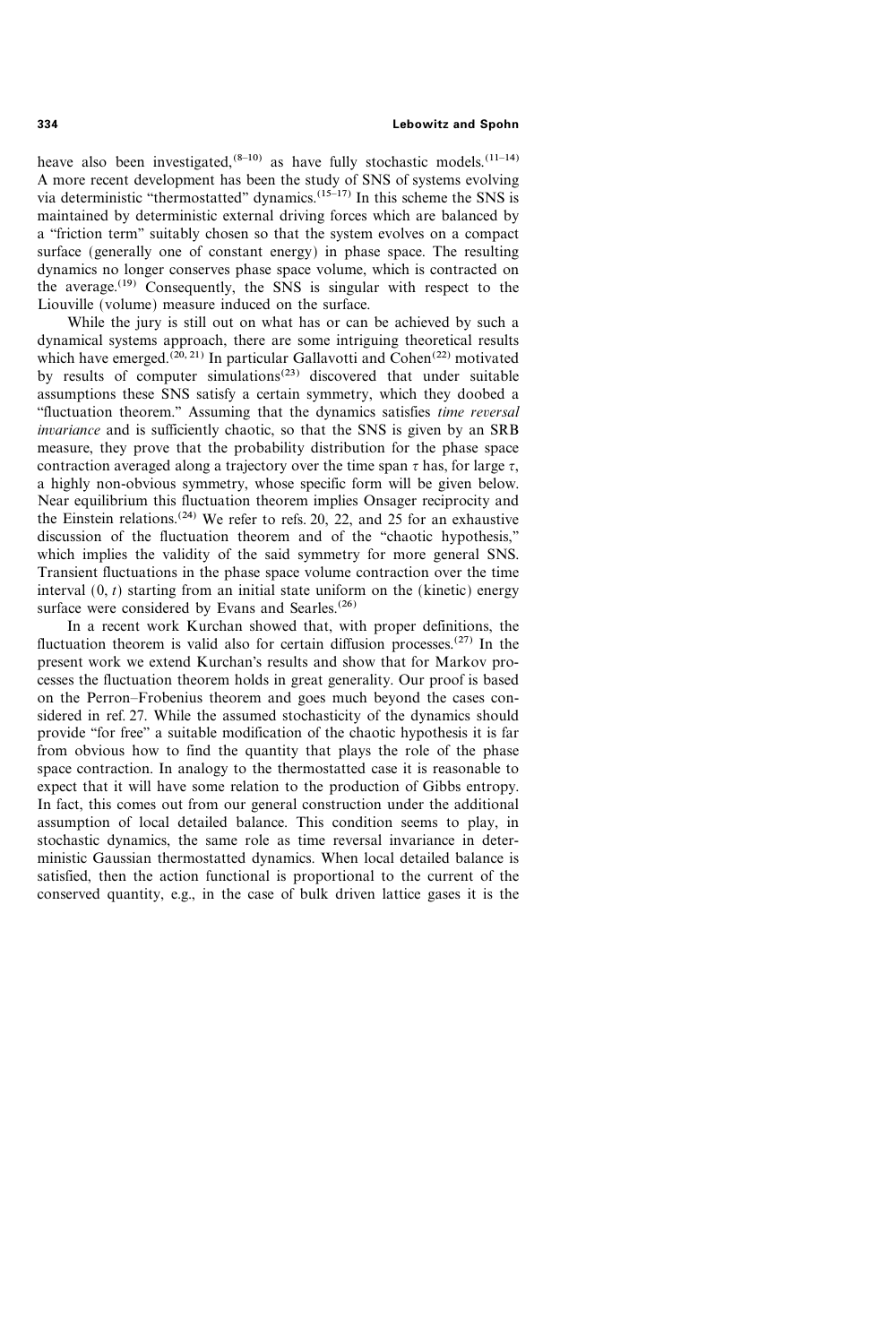### Gallavotti–Cohen-Type Symmetry and the control of the state of the state of the state of the state of the state o

bulk particle current. If local detailed balance is not satisfied, then the action functional can still be defined but it does not allow for such a direct physical interpretation.

Near equilibrium the fluctuation theorem, generalized to systems with several currents, yields the Onsager symmetry and the usual Kubo formulae for the linear transport coefficients. These give a relation between linear response and current fluctuations in equilibrium. In this sense the fluctuation theorem, which holds also far from equilibrium, can be thought of as a natural extension, in the spirit of GC, of the fluctuation-dissipation theorem which holds for systems close to (local) equilibrium. In fact, when the large deviation functional is approximately quadratic over a sufficiently large range of the driving field, the fluctuation theorem does indeed yield such an approximate extension. We do not, however, have a quantitative criteria of when this approximation is valid. Even aside from this extension it would be of great interest to have an experimentally verifiable consequence of the novel symmetry predicted by the fluctuation theorem for the distribution of large deviations in current carrying systems. This seems difficult to obtain for macroscopic systems since the time required for observing a large deviation in such a system far exceeds any observation time.

The physical meaning of the fluctuation theorem can be understood best through the application to simple models. We therefore determine here the action functional for which such a fluctuation theorem holds in various examples: bulk and/or boundary driven lattice gases, the Fokker-Planck equation with driving forces and a spatially varying temperature, and Hamiltonian particle systems driven by boundary reservoirs. In general, the rate function appearing in the fluctuation theorem cannot be computed explicitly and one has to rely on numerical simulations.<sup> $(23, 28)$ </sup> In stochastic models the task is easier as long as we stick to noninteracting particles. We discuss one example of interacting particles, where the rate function can be computed via the Bethe ansatz. When the size of the system goes to infinity the rate function becomes singular. This is analogous to the behavior of thermodynamic potentials at a phase transition. This is done in the Appendix which may be read independently of the rest of the paper.

Our analysis extends directly to discrete time stochastic processes, i.e., to probabilistic cellular automata. In this situation it is natural to think of the GC fluctuation theorem as a symmetry of discrete space-time Gibbs measures, as has been pointed out in ref. 28 and at a more general level by C. Maes.<sup> $(29)$ </sup> In fact, the framework of space-time Gibbs measures used by Maes contains as special cases both the stochastic dynamics studied here and the thermostatted systems satisfying the chaotic hypothesis. In the latter case the space-time Gibbs measure is constructed through a Markov partition of phase space.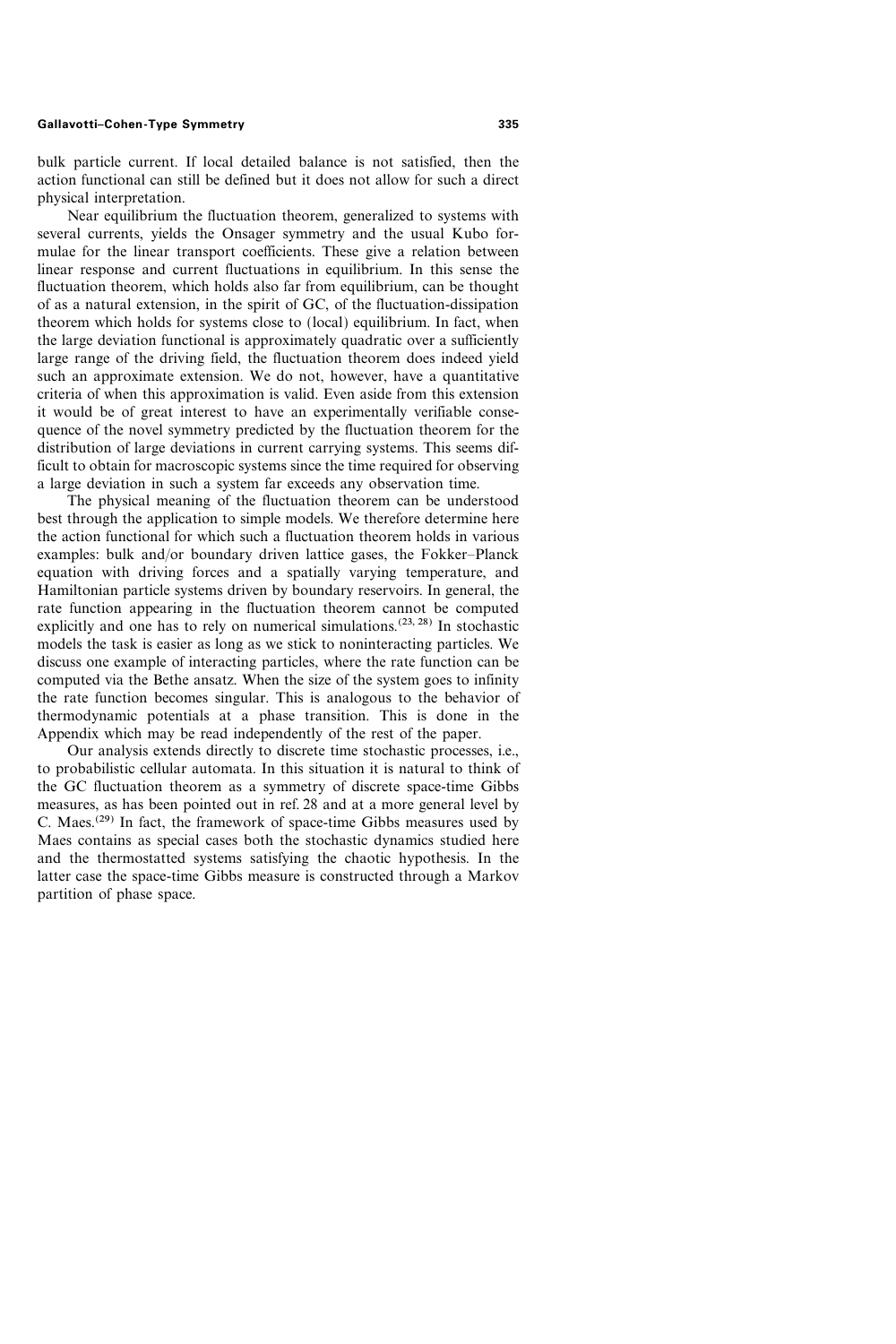# 2. THE FLUCTUATION THEOREM FOR JUMP PROCESSES

We start with the fluctuation theorem for a stochastic time evolution governed by a master equation on a state space with a finite number of points. This minimizes technical complications and at the same time provides a blue-print for stochastic systems with Langevin type dynamics. In this section we investigate the abstract structure, specific examples and applications will be discussed in later sections.

# 2.1. Action Functional, Large Deviations

We consider a continuous time Markov jump process with finite state space  $\mathscr S$ . Points in  $\mathscr S$  are denoted by  $\sigma$ . The jump process is determined by the rates,  $k(\sigma, \sigma') \ge 0$ , for jumping from  $\sigma$  to  $\sigma'$ . More precisely, if the system is in the state  $\sigma$  it waits a random time  $t\geq 0$  distributed according to the exponential law  $r(\sigma) e^{-r(\sigma)t} dt$ ,  $r(\sigma) = \sum_{\sigma'} k(\sigma, \sigma')$ , and then jumps to  $\sigma'$  with probability  $r(\sigma)^{-1} k(\sigma, \sigma')$ , etc.. The generator acting on functions  $f: \mathscr{S} \to \mathbb{R}$  is given by

$$
Lf(\sigma) = \sum_{\sigma'} k(\sigma, \sigma') [f(\sigma') - f(\sigma)] \tag{2.1}
$$

This means, if  $\mu(\sigma, t)$  is the probability distribution of  $\sigma$  at time t, then the rate of change of the average of  $f, \langle f \rangle_{u(t)} = \sum_{\sigma} \mu(\sigma, t) f(\sigma)$ , is given by

$$
\frac{d}{dt}\langle f \rangle_{\mu(t)} = \langle Lf \rangle_{\mu(t)}
$$
\n(2.2)

Taking f to be a Kronecker delta at  $\sigma$  (2.2) corresponds to the master equation

$$
\frac{\partial \mu(\sigma, t)}{\partial t} = \sum_{\sigma'} k(\sigma', \sigma) \mu(\sigma', t) - r(\sigma) \mu(\sigma, t) = L^* \mu(\sigma, t)
$$
 (2.3)

for the evolution of  $\mu(\sigma, t)$ , where  $L^*$  denotes the adjoint of L.

We assume that if  $k(\sigma, \sigma') > 0$ , then also  $k(\sigma', \sigma) > 0$ , and that from every  $\sigma$  all other  $\sigma' \in \mathcal{S}$  can be reached by a succession of steps with nonzero rates. It follows then from the general theory of finite state Markov processes that there exists a unique stationary measure,  $\mu_s$ , which satisfies  $L^*\mu_{\nu}(\sigma)=0$  and is strictly positive,  $\mu_{\nu}(\sigma)>0$ . Starting from any initial state  $\sigma_0$ ,  $\mu_s$  is approached exponentially fast in time.

We could as well take the state space  $\mathscr S$  to be countable or replace  $\mathscr S$ by  $\mathbb{R}^n$ . In the latter case one prescribes the rates  $k(x, x') dx'$  for a jump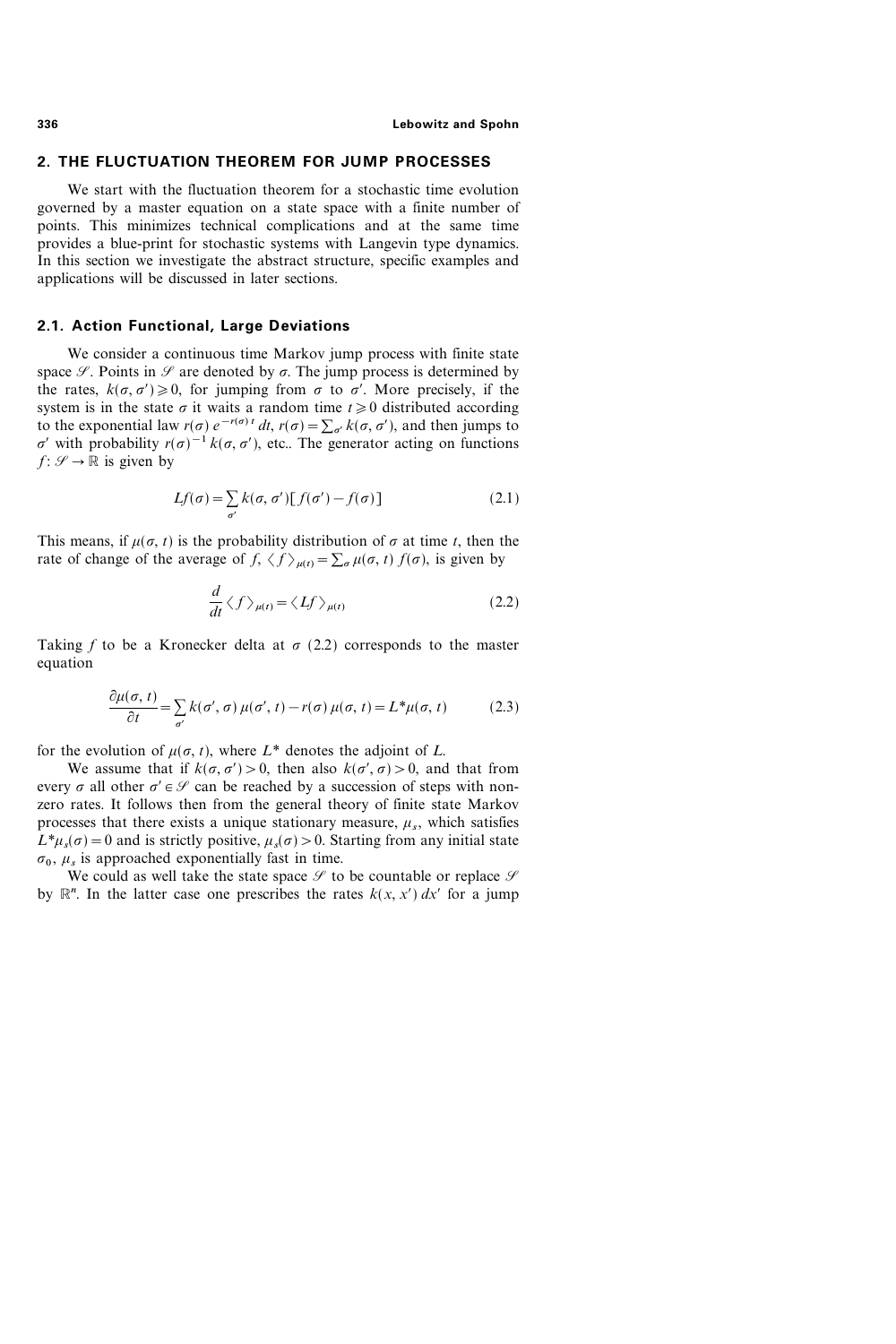from x to the volume element  $x' + dx'$ . Setting  $r(x) = \int k(x, x') dx'$ , the waiting time at x is exponential with rate  $r(x)$  and the jump probability to  $x' + dx'$  is  $r(x)^{-1} k(x, x') dx'$ . Formally the difference is only in notation. However, now one has to make sure that the jump process has a unique invariant measure.

Let  $s \rightarrow \sigma_s$  be a trajectory (or history) of the jump process and define for it the quantity

$$
W(t, \{\sigma_s, 0 \le s \le t\}) = \int_0^t \sum_{\sigma, \sigma'} w_{\sigma, \sigma'}(s) ds \tag{2.4}
$$

with  $w_{\sigma, \sigma}(s)$  a sequence of  $\delta$ -functions, located exactly at those times s when  $\sigma_s$  jumps from  $\sigma$  to  $\sigma'$ , with weight

$$
w(\sigma, \sigma') = \log k(\sigma, \sigma') - \log k(\sigma', \sigma)
$$
\n(2.5)

This means, if the trajectory  $\sigma_s$ ,  $0 \le s \le t$ , visits in succession the states  $\sigma_0$ ,  $\sigma_1$ ,...,  $\sigma_n$ , where  $\sigma_0$  is the state at time 0 and  $\sigma_n$  the one at time t, then

$$
W(t, \{\sigma_s, 0 \le s \le t\}) = \log \left[\frac{k(\sigma_0, \sigma_1)}{k(\sigma_1, \sigma_0)} \cdots \frac{k(\sigma_{n-1}, \sigma_n)}{k(\sigma_n, \sigma_{n-1})}\right]
$$
(2.6)

(Note that at an allowed transition  $k(\sigma, \sigma') > 0$  and, by assumption, also  $k(\sigma', \sigma) > 0$ ).

For lack of a better name we call  $W(t)$ , and the similar quantities to be defined below, an action functional. (We will generally not indicate explicitly the dependence of  $W(t)$  on the stochastic trajectory  $\{\sigma_s, 0 \le s \le t\}$ ).

Let  $\langle \cdot \rangle$  denote the expectation over all trajectories in the stationary process, i.e., starting in the steady state  $\mu_s(\sigma)$ . We consider the generating function  $\langle \exp[-\lambda W(t)] \rangle$  of  $W(t)$  and define

$$
\lim_{t \to \infty} -\frac{1}{t} \log \langle e^{-\lambda W(t)} \rangle = e(\lambda)
$$
 (2.7)

The *fluctuation theorem* we shall prove states that the limit (2.7) exists with  $e(\lambda)$  convex downwards, and that

$$
e(\lambda) = e(1 - \lambda) \tag{2.8}
$$

By a general result, analogous to the equivalence of ensembles in equilibrium statistical mechanics, (2.7) implies a large deviation property for the probability distribution  $p_t(w)$  of  $W(t)/t$ , i.e., for large t

$$
p_t(w) \cong e^{-t\hat{e}(w)}\tag{2.9}
$$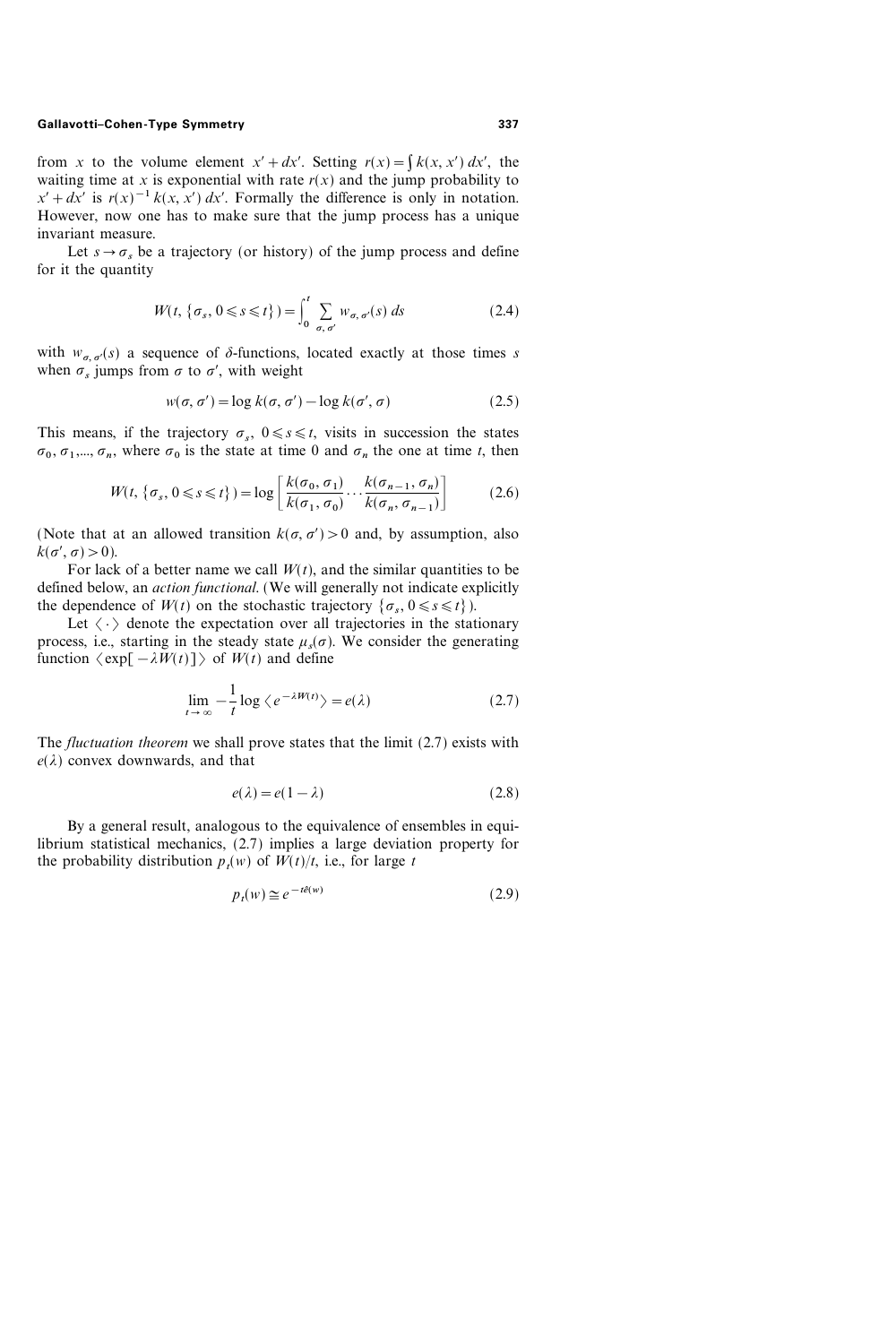where  $\hat{e}$  is the Legendre transform of e.  $\hat{e}(w)$  is convex up,  $\hat{e}(w)\geq0$ ,  $\hat{e}(w_0)=0$  for  $w_0=\lim_{t\to\infty}\langle (1/t) W(t)\rangle$ , and by (2.8)  $\hat{e}$  satisfies

$$
\hat{e}(w) - \hat{e}(-w) = -w \tag{2.10}
$$

i.e., the odd part of  $\hat{e}$  is linear with slope  $-1/2$ .

To be more precise, from  $(2.7)$  one concludes that for every interval I

$$
\lim_{t \to \infty} -\frac{1}{t} \log \text{Prob}\left(\frac{1}{t} W(t) \in I\right) = \min_{w \in I} \hat{e}(w) \tag{2.11}
$$

with

$$
\begin{aligned} \hat{e}(w) &= \max_{\lambda} \left\{ e(\lambda) - \lambda w \right\} \\ &= \max_{\lambda} \left\{ e(1 - \lambda) - \lambda w \right\} = \max_{\lambda} \left\{ e(\lambda) - (1 - \lambda) w \right\} \\ &= \hat{e}(-w) - w \end{aligned} \tag{2.12}
$$

Equation (2.10) is of the same form as the GC fluctuation theorem, with the phase space contraction integrated along an orbit of the thermostatted dynamics in GC replaced by (2.5) summed over the jumps along the stochastic trajectory. We note that the convexity of  $e(\lambda)$  and (2.8) imply that  $\langle w_0 \rangle = (de(\lambda)/d\lambda)_{|\lambda|=0} \ge 0$ . This is analogous to the result<sup>(19)</sup> that the mean phase space volume contraction in the stationary state is nonnegative.

To prove (2.8) we first define

$$
g(\sigma, t) = \mathbb{E}_{\sigma} \left[ e^{-\lambda W(t)} \right] \tag{2.13}
$$

as the expectation value of  $e^{-\lambda W(t)}$  conditioned on the system being in state  $\sigma$  at time  $t=0$ . We then have

$$
\frac{d}{dt} g(\sigma, t) = \sum_{\sigma'} k(\sigma, \sigma') e^{-\lambda w(\sigma, \sigma')} g(\sigma', t) - r(\sigma) g(\sigma, t)
$$

$$
= \sum_{\sigma'} k(\sigma, \sigma')^{1-\lambda} k(\sigma', \sigma)^{\lambda} g(\sigma', t) - r(\sigma) g(\sigma, t)
$$

$$
= L_{\lambda} g(\sigma, t) \tag{2.14}
$$

Equation (2.14) is to be solved subject to the initial condition  $g(\sigma, 0)=1$ . Therefore

$$
\langle e^{-\lambda W(t)} \rangle = \sum_{\sigma} \mu_s(\sigma) \ g(\sigma, t) = \sum_{\sigma, \sigma'} \mu_s(\sigma) (e^{L_\lambda t})_{\sigma \sigma'} \tag{2.15}
$$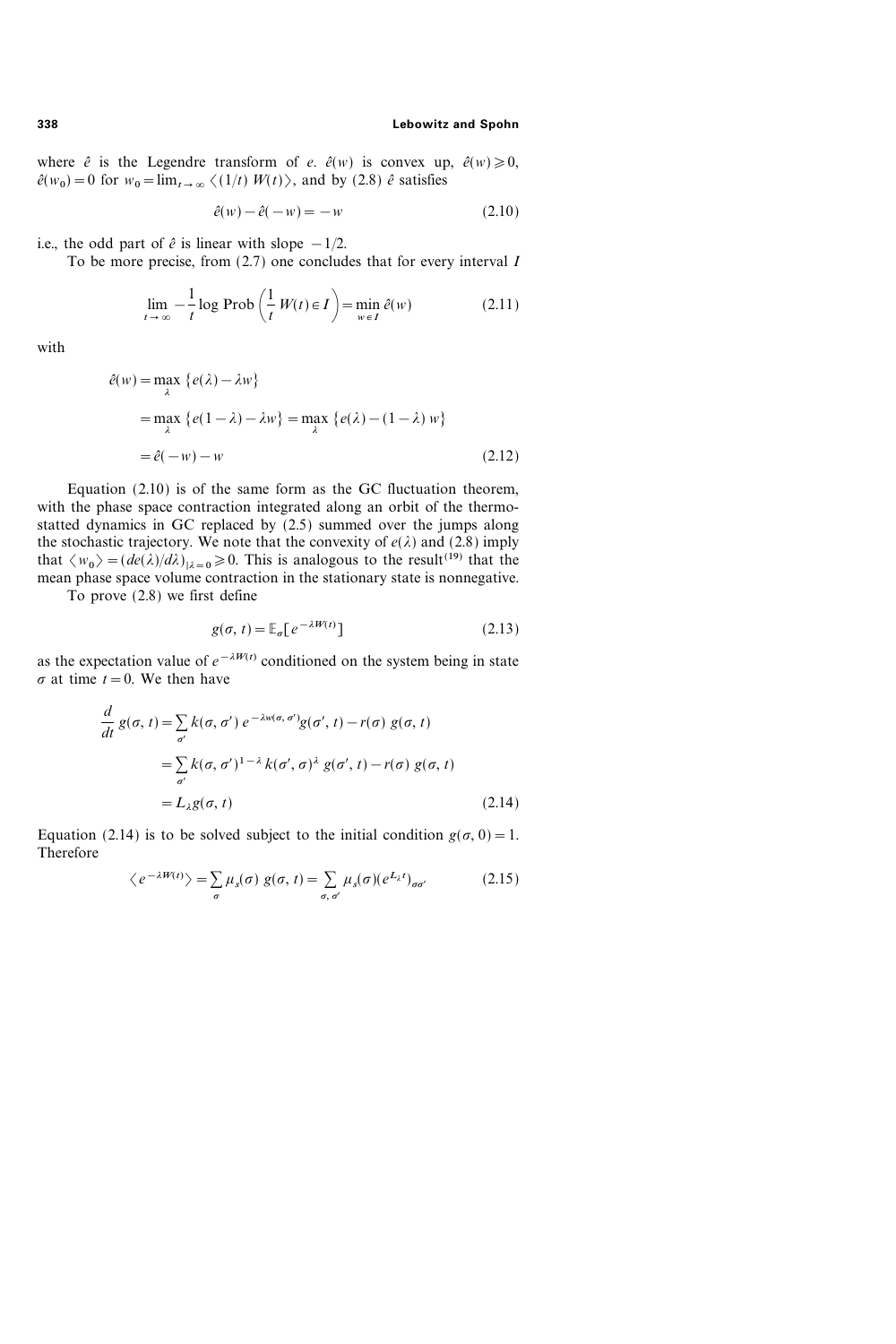Clearly  $(e^{L_\lambda t})_{\sigma\sigma'} > 0$  by our assumption on  $k(\sigma, \sigma')$  above. The Perron-Frobenius theorem states that  $L<sub>2</sub>$  has a unique maximal eigenvector  $f<sub>2</sub>$ which is characterized by  $f_\lambda(\sigma)>0$  and satisfies  $L_\lambda f_\lambda(\sigma)=-e(\lambda) f_\lambda(\sigma)$  with real maximal  $-e(\lambda)$ . This implies the existence of the limit in (2.7). Furthermore  $L_{\lambda}$  and  $L_{\lambda}^{*}$  have the same maximal eigenvalue. Using now the definition (2.16) we see that

$$
L_{\lambda}^* = L_{1-\lambda} \tag{2.16}
$$

Hence the maximal eigenvector  $\bar{f}_{\lambda}$  of  $L_{\lambda}^{*}$  satisfies

$$
L_{\lambda}^{*}\bar{f}_{\lambda}(\sigma) = -e(\lambda)\bar{f}_{\lambda}(\sigma) = L_{1-\lambda}\bar{f}_{\lambda}(\sigma)
$$
\n(2.17)

Since  $L_{1-\lambda} f_{1-\lambda}(\sigma) = -e(1-\lambda) f_{1-\lambda}(\sigma)$  and since  $f_{\lambda} > 0$ , we conclude by uniqueness that  $f_{\lambda} = f_{1-\lambda}$  and  $e(\lambda) = e(1-\lambda)$ . We may add that the same conclusion could be inferred from the Donsker-Varadhan theory of large deviations.(30, 31)

### 2.2. Time Reversal

For a Markov chain with transition probability  $p(\sigma, \sigma')$  from  $\sigma$  to  $\sigma'$ the history  $\{\sigma\}=\{\sigma_0,...,\sigma_n\}$  has the probability

$$
P(\{\sigma\}) = \mu_s(\sigma_0) \ p(\sigma_0, \sigma_1) \cdots p(\sigma_{n-1}, \sigma_n)
$$
 (2.18)

when starting in the stationary measure  $\mu_s$ . In analogy to (2.6) we define the action functional as

$$
W(n, {\sigma}) = -\sum_{j=1}^{n} \log[p(\sigma_j, \sigma_{j-1})/p(\sigma_{j-1}, \sigma_j)] \qquad (2.19)
$$

If we now denote the time reversed history of  $\{\sigma\}$  by  $R\{\sigma\}=\{\sigma_n,..., \sigma_0\}$ , then (2.19) can be rewritten as

$$
W(n, \{\sigma\}) = -\log[P(R\{\sigma\})/P(\{\sigma\})] + \log[\mu_s(\sigma_n)/\mu_s(\sigma_0)]
$$
  
=  $\bar{W}(n, \{\sigma\}) + \log[\mu_s(\sigma_n)/\mu_s(\sigma_0)]$  (2.20)

One now immediately verifies that  $\langle e^{-\lambda \bar{W}(n)} \rangle = \langle e^{-(1-\lambda)\bar{W}(n)} \rangle$ , where the average is with respect to  $P({\{\sigma\}})$ . Thus for  $\overline{W}(n)$  the fluctuation theorem holds even for finite n.

The form (2.20) is analogous to the form which the GC functional takes for thermostatted systems when the latter deterministic dynamical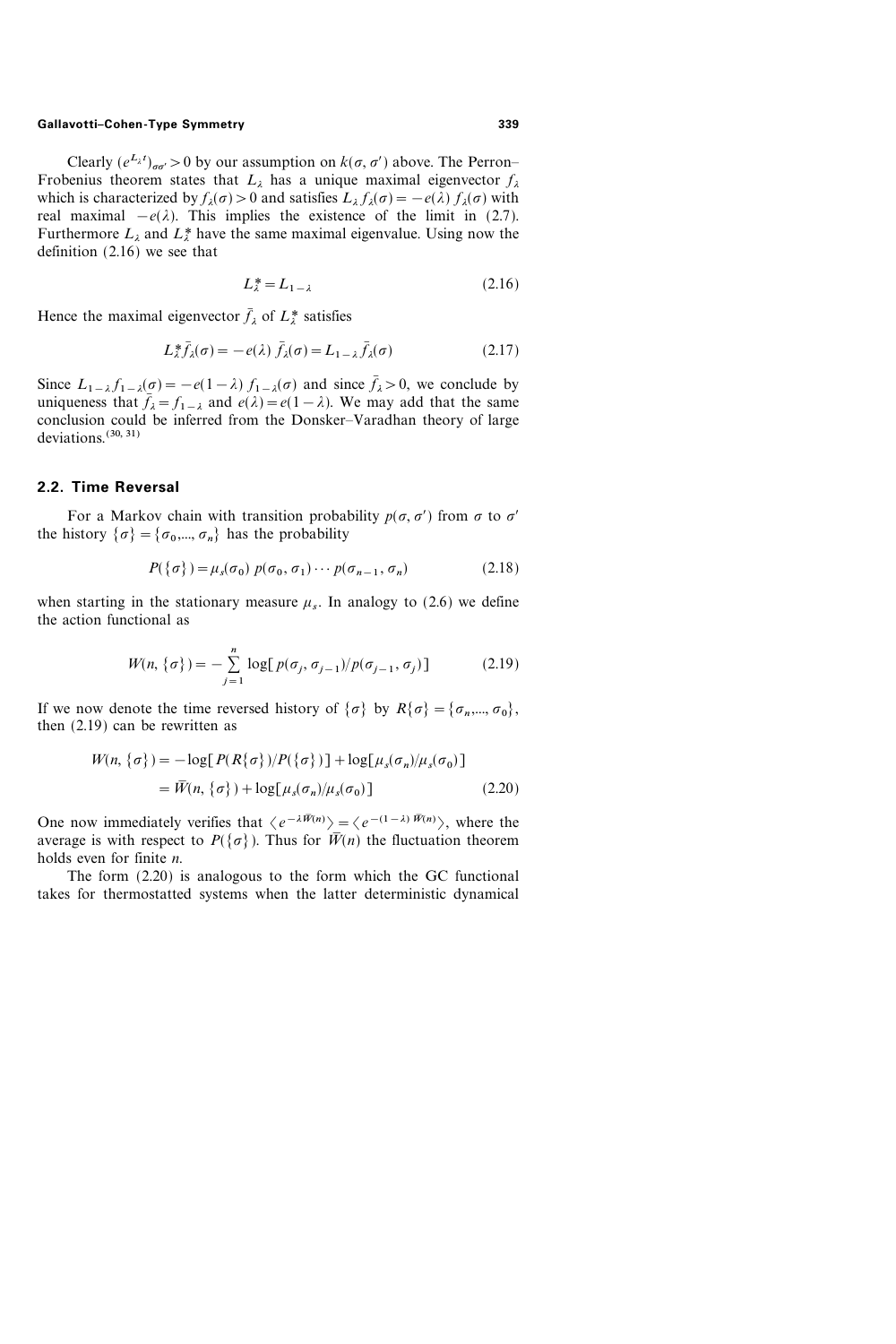340 Lebowitz and Spohn

evolution is described via Markov partitions and it shows explicitly the role of time reversal in the original GC theorem. This observation forms the basis of the analysis of C. Maes in ref. 29, where he studies the fluctuation theorem for space-time Gibbs measures and also discusses symmetry transformations different from time reversal.

For the time continuous jump process a path  $\{\sigma_s, 0 \le s \le t\}$  is time reversed as  $\{\sigma_{t-s}, 0 \leq s \leq t\}$ . The time reversed process has the jump rates  $k^R(\sigma, \sigma')=k(\sigma', \sigma) \mu_s(\sigma') / \mu_s(\sigma)$  whereas the inverse waiting times,  $r(\sigma)$ , and the steady state,  $\mu_s(\sigma)$ , remain unmodified. If  $P_{[0, t]}$  denotes the path measure of the stationary process in the time window  $\left[0, t\right]$  and  $P_{\left[0, t\right]}^{R}$  the one of the corresponding time reversed process, then  $P_{[0, t]}^R$  has a density relative to  $P_{[0, t]}$  and

$$
P_{[0, t]}^{R} = e^{-W(t)}(\mu_s(\sigma_t)/\mu_s(\sigma_0)) P_{[0, t]}
$$
 (2.21)

with  $W(t)$  from (2.4). Thus, up to boundary terms, the action functional equals  $-\log(dP_{[0, t]}^R/dP_{[0, t]})$  with  $dP^R/dP$  denoting the Radon-Nikodym derivative.

(2.21) remains meaningful for a stochastic dynamics which is not Markov and it can thus be used as a definition of the action functional in such a more general context.

One may wonder whether time-reversal could be replaced by some other transformation on path space. An obvious candidate is an internal symmetry S:  $\mathcal{S} \rightarrow \mathcal{S}$  such that  $S \circ S = 1$ . Using this transformation in (2.21) the GC action functional becomes

$$
W(t) = -\int_0^t ds \log[r(S\sigma_s)/r(\sigma_s)] \tag{2.22}
$$

up to boundary terms. From the examples we have studied it seems that only time-reversal leads to an action functional which has a simple physical interpretation.

# 2.3. Sum of Several Generators

We can generalize the above analysis to the case where the generator in (2.1) is the sum of several generators:  $L = \sum_{j=1}^{m} L^{(j)}$  with

$$
L^{(j)}f(\sigma) = \sum_{\sigma'} k^{(j)}(\sigma, \sigma') [f(\sigma') - f(\sigma)] \tag{2.23}
$$

We require that for transitions between a given pair  $\sigma$ ,  $\sigma'$  at most one of the rates  $k^{(j)}$  is different from zero. It follows then from our assumptions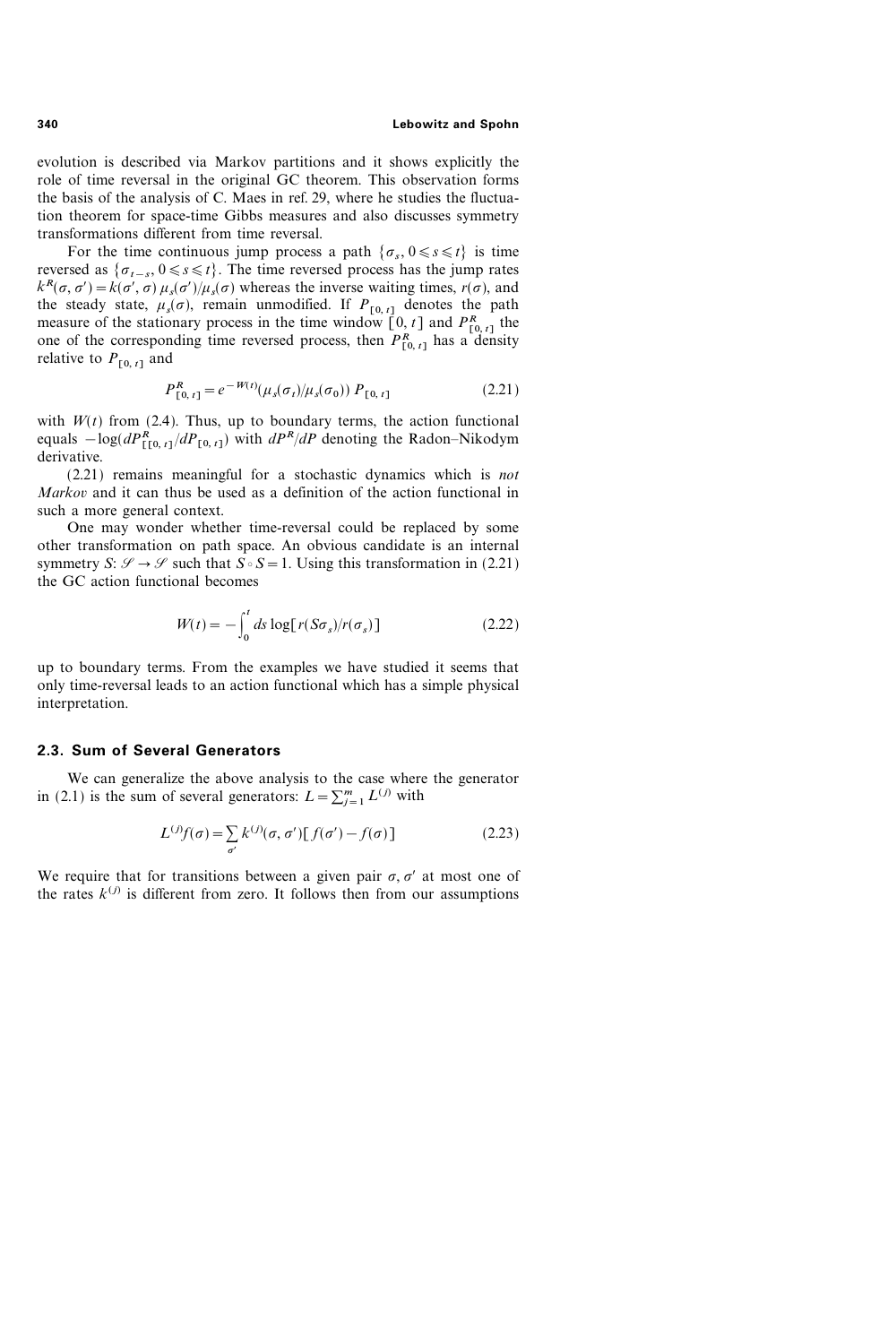on  $k(\sigma, \sigma')$  that if  $k^{(j)}(\sigma, \sigma') > 0$ , then also  $k^{(j)}(\sigma', \sigma) > 0$ . With this decomposition we define, in complete analogy with  $(2.4)-(2.6)$ , the *j*th action functional

$$
W^{(j)}(t, \{\sigma_s, 0 \le s \le t\}) = \int_0^t \sum_{\sigma, \sigma'} W^{(j)}_{\sigma, \sigma'}(s) ds \qquad (2.24)
$$

and the logarithm of the generating function

$$
e(\lambda_1, \dots, \lambda_m) = \lim_{t \to \infty} -\frac{1}{t} \log \left\langle \exp \left[ -\sum_{j=1}^m \lambda_j W^{(j)}(t) \right] \right\rangle \tag{2.25}
$$

Repeating the arguments of Section 2.1 we conclude that the fluctuation theorem now takes the form

$$
e(\lambda_1, ..., \lambda_m) = e(1 - \lambda_1, ..., 1 - \lambda_m)
$$
 (2.26)

The corresponding analog of (2.10) is

$$
\hat{e}(w_1, ..., w_n) - \hat{e}(-w_1, ..., -w_m) = -\sum_{j=1}^{m} w_j \tag{2.27}
$$

We shall use the general form (2.26) in Section 8 to prove the Onsager relations but note here that there are many ways of splitting  $L$  into a sum of  $L^{(j)}$ 's. In fact we can choose a different  $L^{(j)}$  for every pair of points  $(\sigma, \sigma')$  for which  $k(\sigma, \sigma') \neq 0$ . In all cases setting  $\lambda_i = \lambda$  for all j we recover (2.8) and (2.10) for  $W = \sum_{j=1}^{m} W^{(j)}$ . We do not expect in general that the distribution of  $(1/t)$   $W^{(j)}(t)$  separately satisfies any fluctuation theorem. On the other hand we can consider, as a degenerate case of (2.23), a situation in which our system is composed of several independent systems with generators  $L^{(j)}$ . In that case, of course, each  $L^{(j)}$  satisfies the symmetry relation,  $e_j(\lambda_j)=e_j(1-\lambda_j)$ ,  $\hat{e}_j(w_j)-\hat{e}_j(-w_j)=-w_j$ , and  $e(\lambda_1, ..., \lambda_m)=$  $\sum_{j=1}^{m} e_j(\lambda_j)$ ,  $\hat{e}(w_1,..., w_m) = \sum_{j=1}^{m} \hat{e}_j(w_j)$ .

# 2.4. Entropy Production

For the probability distribution  $\mu(\sigma, t)$  at time t the Gibbs entropy is, as usual, given by

$$
S_G(\mu(t)) = -\sum_{\sigma} \mu(\sigma, t) \log \mu(\sigma, t)
$$
 (2.28)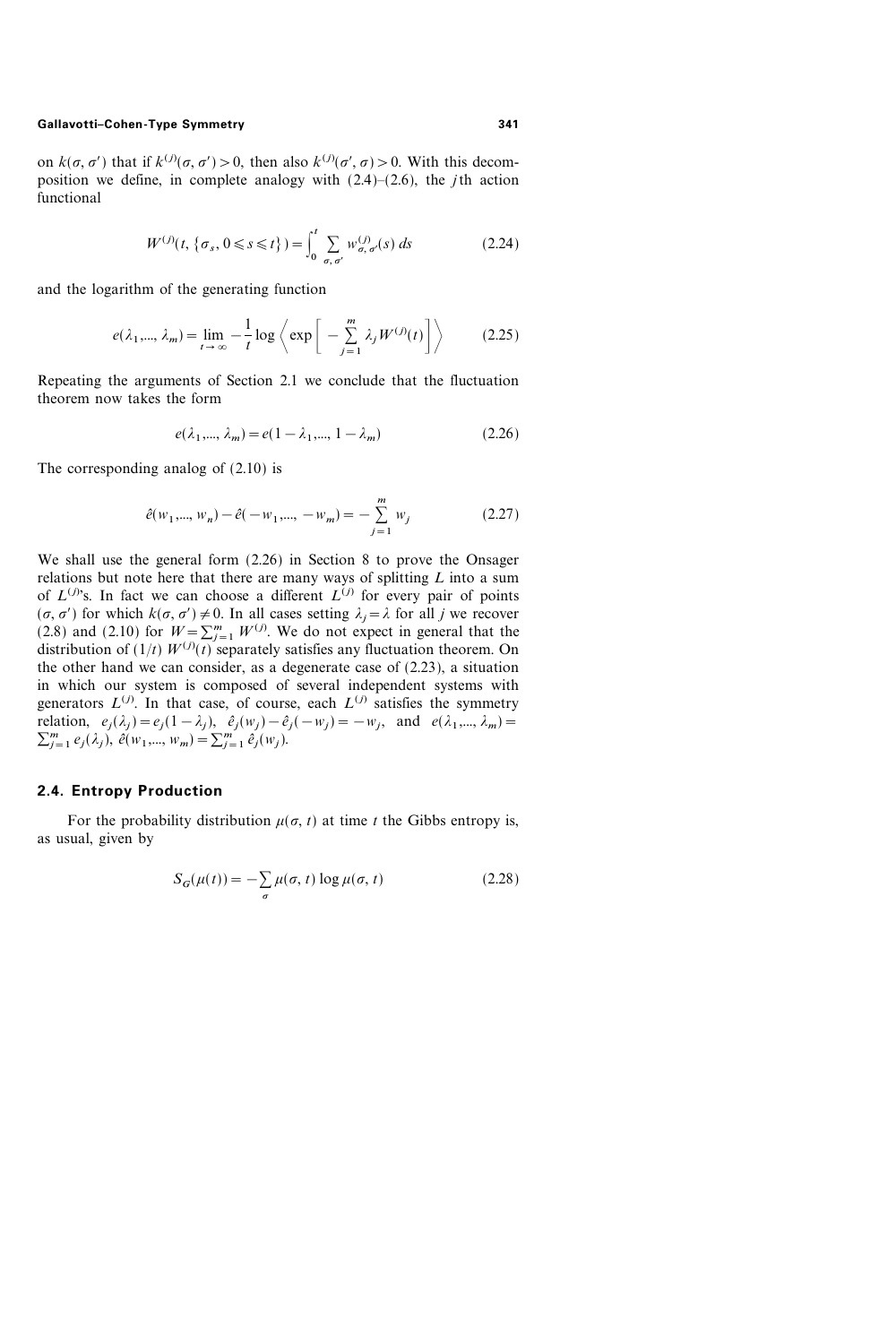### 342 Lebowitz and Spohn

Using (2.3) the rate of change of  $S_G$  can be written in the form

$$
\frac{d}{dt}S_G(\mu(t)) = R(\mu(t)) - A(\mu(t))
$$
\n(2.29)

where

$$
R(\mu(t)) = \frac{1}{2} \sum_{\sigma,\sigma'} \left[ k(\sigma,\sigma') \mu(\sigma,t) - k(\sigma',\sigma) \mu(\sigma',t) \right] \log \left[ \frac{\mu(\sigma,t) k(\sigma,\sigma')}{\mu(\sigma',t) k(\sigma',\sigma)} \right] \ge 0
$$
\n(2.30)

and

$$
A(\mu(t)) = \langle I \rangle_{\mu(t)}, \qquad I(\sigma) = \sum_{\sigma'} k(\sigma, \sigma') \log \left[ \frac{k(\sigma, \sigma')}{k(\sigma', \sigma)} \right] \tag{2.31}
$$

(When the generator is a sum,  $L = \sum_{j=1}^{m} L^{(j)}$ , as in the previous section, then the rate of change in Gibbs entropy is also a sum over  $j$  and consequently  $R = \sum_{j=1}^{m} R^{(j)}$ ,  $A = \sum_{j=1}^{m} A^{(j)}$ .

The breakup in  $(2.30)$  has the property that R is non-negative, while A is linear in  $\mu$ . This suggests that we identify R as the entropy produced by the stochastic jumps and  $A$  with the entropy flow which can have either sign. Defining now the "integrand" in A,  $I(\sigma)$ , as a "microscopic" entropy flux we note that the expectation value of  $W(t)$ , starting with some initial distribution  $\mu(\sigma, 0)$ , is given by

$$
\langle W(t) \rangle_{\mu(0)} = \int_0^t ds \langle I \rangle_{\mu(s)}
$$
\n(2.32)

We can therefore say that the average action equals the entropy flow integrated over the time span t. There is of course some arbitrariness in this identification. We could for example add some positive linear term to R and subtract it from A. Our choice of splitting is however quite natural in the examples discussed below.

When the system is in the steady state  $\mu_s$ ,  $(d/dt) S_G(\mu_s)=0$  and the entropy flow balances the entropy production, i.e.,

$$
R(\mu_s) = A(\mu_s) \tag{2.33}
$$

Thus

$$
\langle t^{-1}W(t)\rangle = R(\mu_s) = A(\mu_s) \tag{2.34}
$$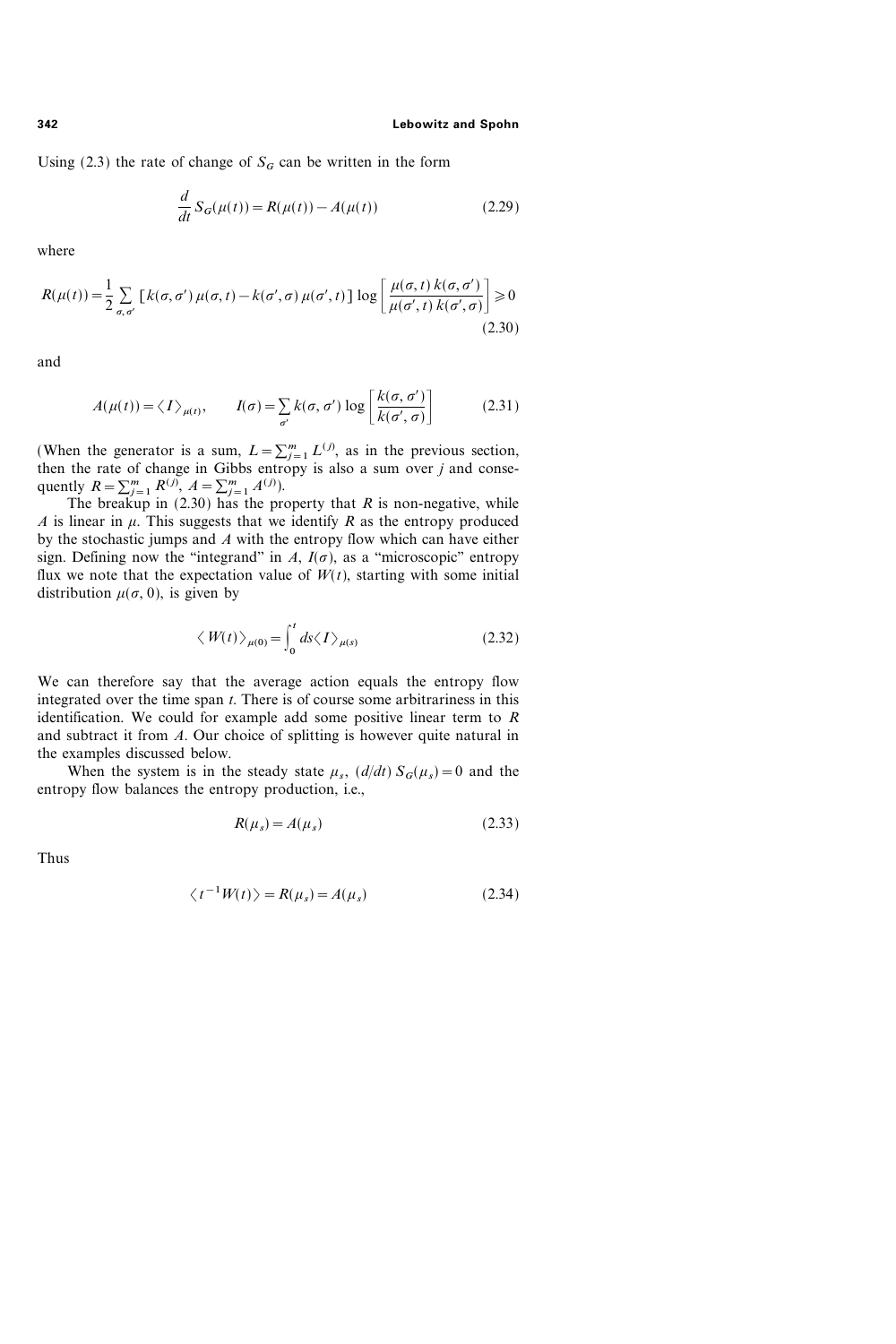### Gallavotti-Cohen-Type Symmetry and the control of the state of the state of the state of the state of the state o

and hence the average action equals the rate of entropy production in the steady state. This suggests to identify  $W$  with the microscopic production of Gibbs entropy, a role played by the phase space contraction in the context of thermostatted systems; see also Section 7.

We remark that  $R(\mu_s)=A(\mu_s)=0$  in case  $k(\sigma, \sigma')$  satisfies detailed balance with respect to the invariant measure  $\mu_s(\sigma) \sim e^{-V(\sigma)}$ , i.e.,

$$
e^{-V(\sigma)}k(\sigma,\sigma') = e^{-V(\sigma')}k(\sigma',\sigma)
$$
\n(2.35)

Then each term in the sum defining  $R(\mu_s)$  in (2.30) vanishes. This implies by (2.29) that  $A(\mu_s) = \langle I \rangle_{\mu_s} = 0$ . The action functional (2.6) now becomes a telescoping sum with

$$
W(t) = V(\sigma_0) - V(\sigma_t)
$$
\n(2.36)

It then follows from (2.7) that  $e(\lambda) = 0$  and the fluctuation theorem becomes empty. More generally if

$$
k(\sigma, \sigma') = k_0(\sigma, \sigma') k_1(\sigma, \sigma')
$$
\n(2.37)

and  $k_0(\sigma, \sigma')$  satisfies detailed balance while  $k_1$  is a nonequilibrium driving "force," then the  $\log k_0$  terms of  $W(t)$  sum to a boundary value as before and only the weight corresponding to  $k_1$  contributes in  $W(t)$ . We will encounter such a situation for driven lattice gases.

# 3. BULK DRIVEN LATTICE GASES

An important example of an SNS with spatial structure is a stochastic lattice gas where particles jump at random to neighboring lattice sites. We envisage two mechanisms for how the conserved particle density is driven away from equilibrium. The first one, studied in this section, is a global driving force which corresponds to driven diffusive systems (DDS). In the second one, considered in the next section, particles are injected/removed at the boundaries whereas the bulk is governed by reversible dynamics satisfying detailed balance with respect to an equilibrium stationary measure. In both cases the full dynamics does not satisfy detailed balance with respect to the stationary measure  $\mu_s$ .

We consider particles with exclusion hopping on a regular lattice  $\mathbb{Z}^d$ . The configuration is specified by the occupation variables  $\eta_x$ ,  $x \in \mathbb{Z}^d$ , taking the values 0 (empty) and 1 (occupied). Particles on different sites may interact by making the jump rate of a given particle depend on the configurations on nearby sites. As explained in Section 2, the fluctuation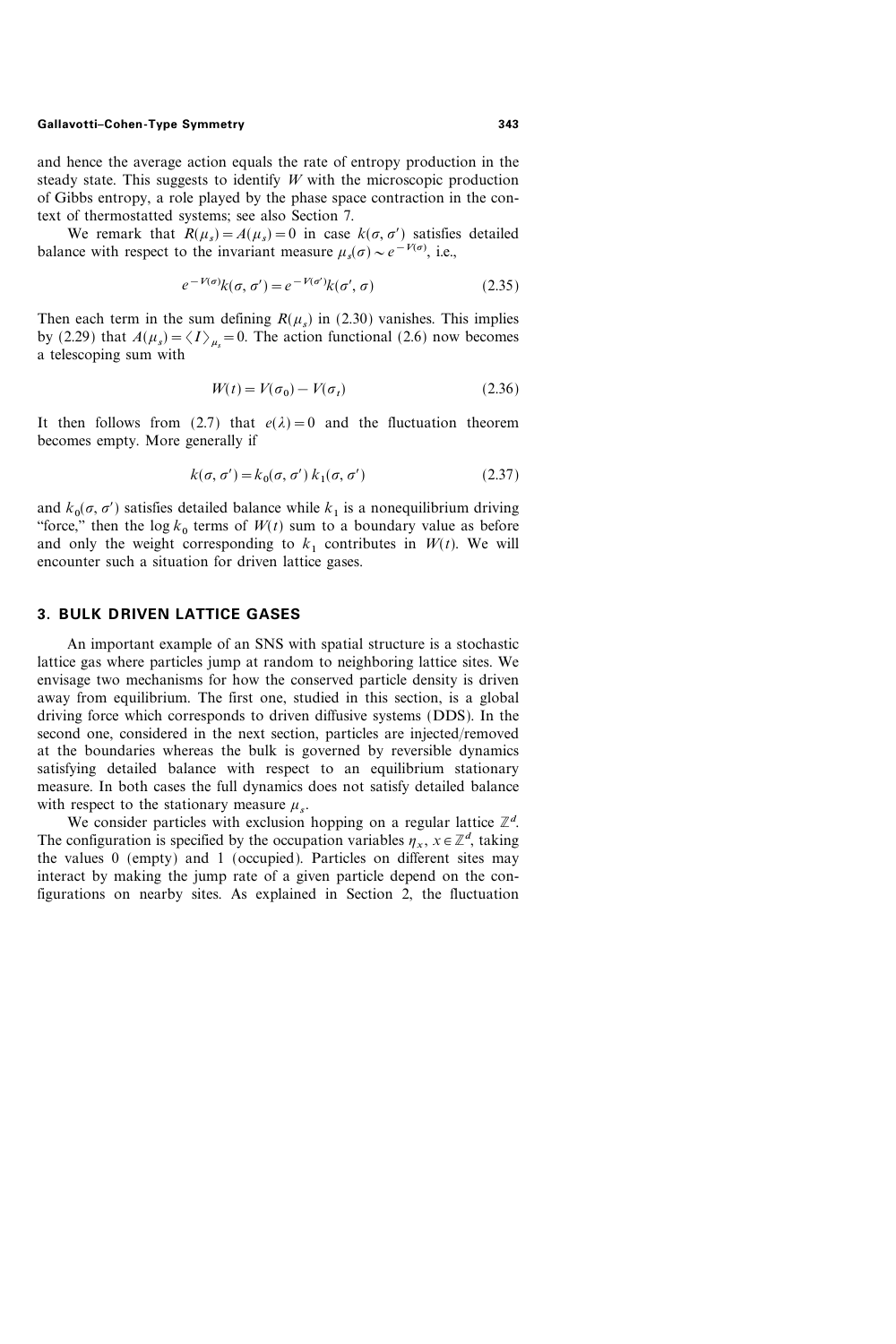theorem holds in general. For notational simplicity we restrict ourselves however to the one-dimensional lattice,  $d=1$ .

We first study particles subject to a uniform drive. This will set up a steady state current in a finite system of particles jumping on a ring,  $x=1,..., \ell$ , with  $x=\ell+1$  identified with  $x=1$ . A particle configuration is denoted by  $\eta = (\eta_1, ..., \eta_\ell)$ . We denote by  $c_{xx+1}(\eta)$  the exchange rate for the pair of sites  $(x, x + 1)$ , i.e., if  $\eta_x = 1$  (0) and  $\eta_{x+1} = 0$  (1), then  $c_{xx+1}(\eta)$  is the rate at which the particle at  $x(x+1)$  jumps to the empty site at  $x+1$  $(x).$ 

In equilibrium the distribution of particles is determined by the Gibbs measure  $\mu_{ea} \sim \exp[-\beta H]$  where  $\beta$  is the inverse temperature and  $H(\eta)$  is the energy function. The rates  $c_{xx+1}$  satisfy the condition of detailed balance with respect to  $\mu_{ea}$  whenever

$$
e^{-\beta H(\eta)}c_{xx+1}(\eta) = e^{-\beta H(\eta^{xx+1})}c_{xx+1}(\eta^{xx+1})
$$
\n(3.1)

Here  $\eta^{xx+1}$  denotes the configuration  $\eta$  with the occupations at  $x, x+1$ interchanged. A simple example of  $H(\eta)$  is the energy of a system with nearest neighbor interactions

$$
H(\eta) = -J \sum_{x=1}^{\ell} \eta_x \eta_{x+1}
$$
 (3.2)

but such an explicit form is not used here. Rates satisfying (3.1) lead the system to equilibrium. In order to drive the lattice gas by a uniform external force field of strength F we add to  $H(\eta)$  the linear term  $-\sum_{x} Fx\eta_{x}$ . While this term does not respect the boundary conditions, energy differences always do. Therefore the rates for a uniform drive are assumed to satisfy

$$
c_{xx+1}^F(\eta) = c_{xx+1}^F(\eta^{xx+1}) \exp[-\beta(H(\eta^{xx+1}) - H(\eta) - F(\eta_x - \eta_{x+1}))]
$$
\n(3.3)

We have called this condition local detailed balance,  $(11, 13)$  because locally a particle feels a linear potential. It is only through the periodic boundary condition, that the steady state becomes a nonequilibrium one. For a closed system the particles would pile up at the right (for  $F>0$ ).

To state the fluctuation theorem we merely have to apply the results of Section 2. The logarithmic ratio in (2.5) is

$$
- \beta (H(\eta^{xx+1}) - H(\eta)) + \beta F(\eta_x - \eta_{x+1})
$$
\n(3.4)

with  $\eta$  the configuration before and  $\eta^{xx+1}$  the configuration after the jump. The energy difference summed over the jumps is telescoping and yields a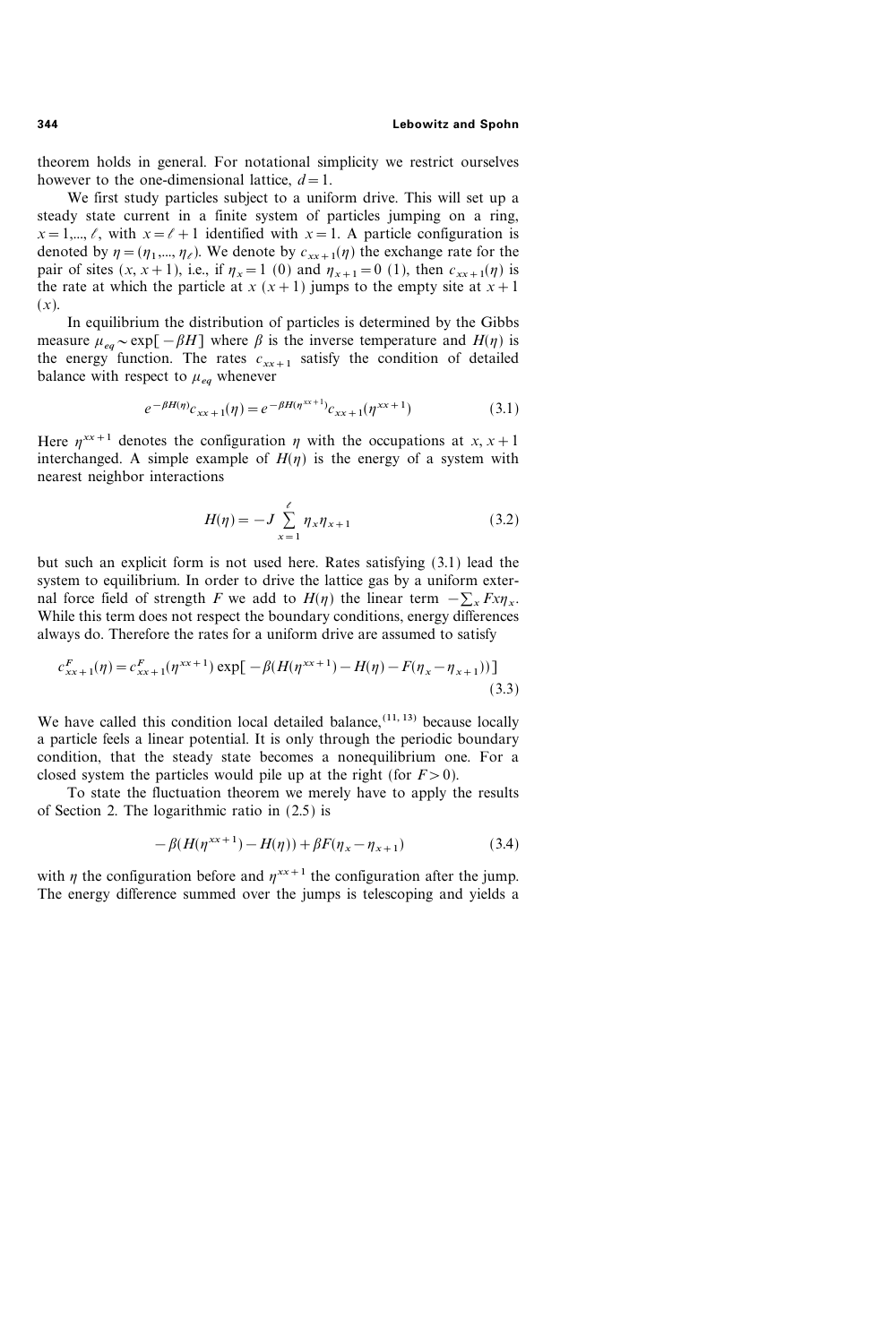pure surface term as in (2.36) Therefore the relevant part of the action functional is given by

$$
W(t) = \beta F \int_0^t \sum_{x=1}^{\ell} J_{x, x+1}(s) ds
$$
 (3.5)

 $J_{x, x+1}(s)$  is the actual particle current across the bond  $(x, x+1)$ , i.e., for a given history  $\{\eta(s), 0 \le s \le t\}, J_{x, x+1}(s)$  is a sequence of  $\delta$ -functions located at the times of jump through the bond  $(x, x+1)$  with weight  $+1$  $(-1)$  if the jump is from x  $(x+1)$  to  $x+1$   $(x)$ . The action functional is  $\beta F$ times the total current integrated over the time span  $t$ , which equals the signed number of all jumps up to time t.

The entropy production  $R(\mu)$  can be read off from (2.30). If we set  $\mu(\eta) = g(\eta) Z^{-1} e^{-\beta H(\eta)}$  and denote by  $\langle \cdot \rangle_{eq}$  the average over  $Z^{-1}e^{-\beta H(\eta)}$ , then

$$
R(\mu) = \frac{1}{2} \sum_{x=1}^{\ell} \langle c_{xx+1}^{F}(\eta) [ e^{-\beta F(\eta_x - \eta_{x+1})} g(\eta^{xx+1}) - g(\eta) ]
$$
  
 
$$
\times [ \log e^{-\beta F(\eta_x - \eta_{x+1})} g(\eta^{xx+1}) - \log g(\eta) ] \rangle_{eq}
$$
(3.6)

We clearly have  $R(\mu) > 0$  unless  $F = 0^{(32)}$  The identification of  $R(\mu)$  as entropy production is further supported by taking  $\mu$  to be a state of local equilibrium. In the limit of slow density variations  $R$  coincides with the phenomenological entropy production based on the nonlinear diffusion equation as a macroscopic equation for the density. $(32)$ 

We emphasize that the action functional is equal to the total current only if the condition (3.3) of local detailed balance holds. To illustrate this point we consider nearest and next nearest neighbor jumps. Local detailed balance for next nearest neighbor jumps means

$$
c_{xx+2}^F(\eta) = c_{xx+2}^F(\eta^{xx+2}) \exp[-\beta(H(\eta^{xx+2}) - H(\eta) - 2F(\eta_x - \eta_{x+2}))]
$$
\n(3.7)

As before,  $W(t)$  constructed according to the rule (2.5) equals the total current. There are many ways to violate (3.7). Just as an example, if in (3.7) we replace 2F by  $\alpha F$ , then the action functional is  $W(t) = \beta F \int dt \times$  $\sum_{x}(J_{x,x+1}(t)+\alpha J_{x,x+2}(t))$  which equals the particle current only if  $\alpha=2$ . Thus, while the fluctuation theorem holds in great generality, the specific physical interpretation is linked to local detailed balance. We could also in this case consider the generator as the sum of two generators, one for nearest and one for next nearest neighbor jumps, and have more general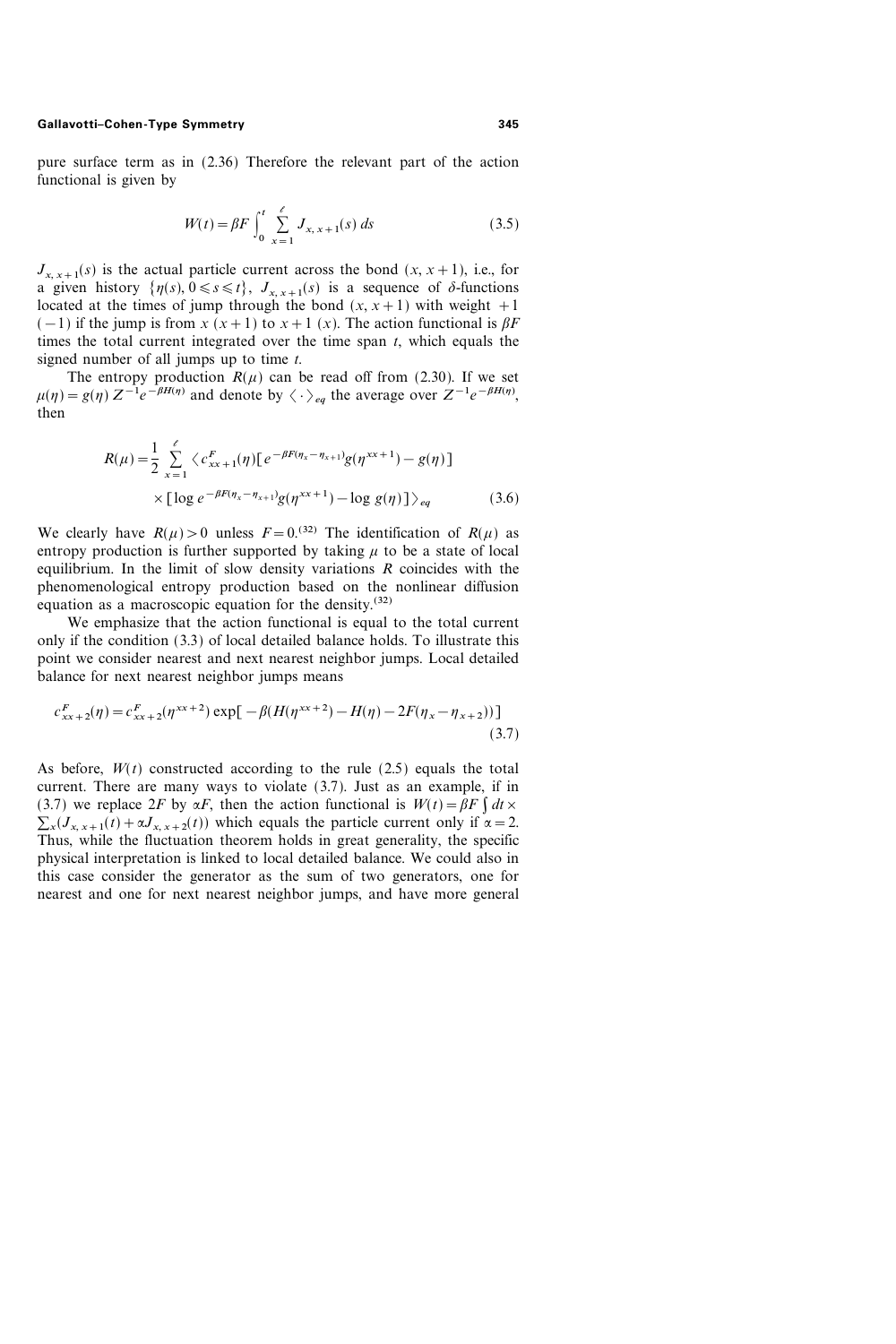fluctuation theorems as in Section 2.3. The physical interpretation would however remain obscure.

# 4. BOUNDARY-DRIVEN LATTICE GASES

We use the same set-up as in the previous section. Only now the box consisting of sites  $\{1, 2, \ldots, \ell\}$  is not periodic, and there is no driving force. Instead particles are injected and removed at the left  $(x=1)$  and right  $(x = \ell)$  boundary. The generator, L, for the full dynamics is naturally decomposed as a sum of three pieces,

$$
L = L_b + L_1 + L_\ell \tag{4.1}
$$

 $L<sub>b</sub>$  is the dynamics inside the box satisfying detailed balance with respect to  $e^{-\beta H}$ , cf. (3.1) with  $x=1,\dots, \ell-1$ .  $L_b$  conserves the number of particles.  $L_i$  models the particle source/sink at the right and left boundaries and has the form

$$
L_i f(\eta) = c_i(\eta) [f(\eta^i) - f(\eta)], \qquad i = 1, \ell
$$
 (4.2)

 $c_i(\eta)$  is the rate for the transition  $\eta_i$  to  $1-\eta_i$  while the remaining configuration is untouched. The configuration after this transition is denoted by  $\eta^i$ . As before we will require the rate  $c_i(\eta)$  to satisfy local detailed balance in the form $^{(13)}$ 

$$
c_i(\eta) = c_i(\eta^i) \exp[-\beta(H(\eta^i) - H(\eta)) + \beta \gamma_i (1 - 2\eta_i)]
$$
 (4.3)

where local refers now to the boundary points which are coupled to reservoirs with chemical potentials  $\gamma_1$  and  $\gamma_2$ . Thus if we consider the dynamics generated only by  $L_b + L_i$ , then the dynamics will satisfy detailed balance with respect to the stationary distribution  $Z^{-1}$  exp[ $-\beta H(\eta)+\beta y_iN(\eta)$ ] (achieved in the long time limit) with  $N(\eta) = \sum_{x=1}^{\ell} \eta_x$  the number of particles. The same will be true for the full L in (4.1), if  $\gamma_1 = \gamma_{\ell}$ . If on the other hand  $\gamma_1 \neq \gamma_2$ , then the sources are unbalanced and there will be in the steady state a net flux of particles through the system going from the reservoir with high to the reservoir with low chemical potential, i.e., from left to right if  $\gamma_1 > \gamma_{\ell}$ .

We now apply the results of Section 2 (with  $\lambda_i = \lambda$ ). The logarithmic ratio (2.5) reads

$$
-\beta(H(\eta^{xx+1}) - H(\eta)) - \beta \sum_{i=1,\ell} (H(\eta^i) - H(\eta)) + \sum_{i=1,\ell} \beta \gamma_i (N(\eta^i) - N(\eta))
$$
\n(4.4)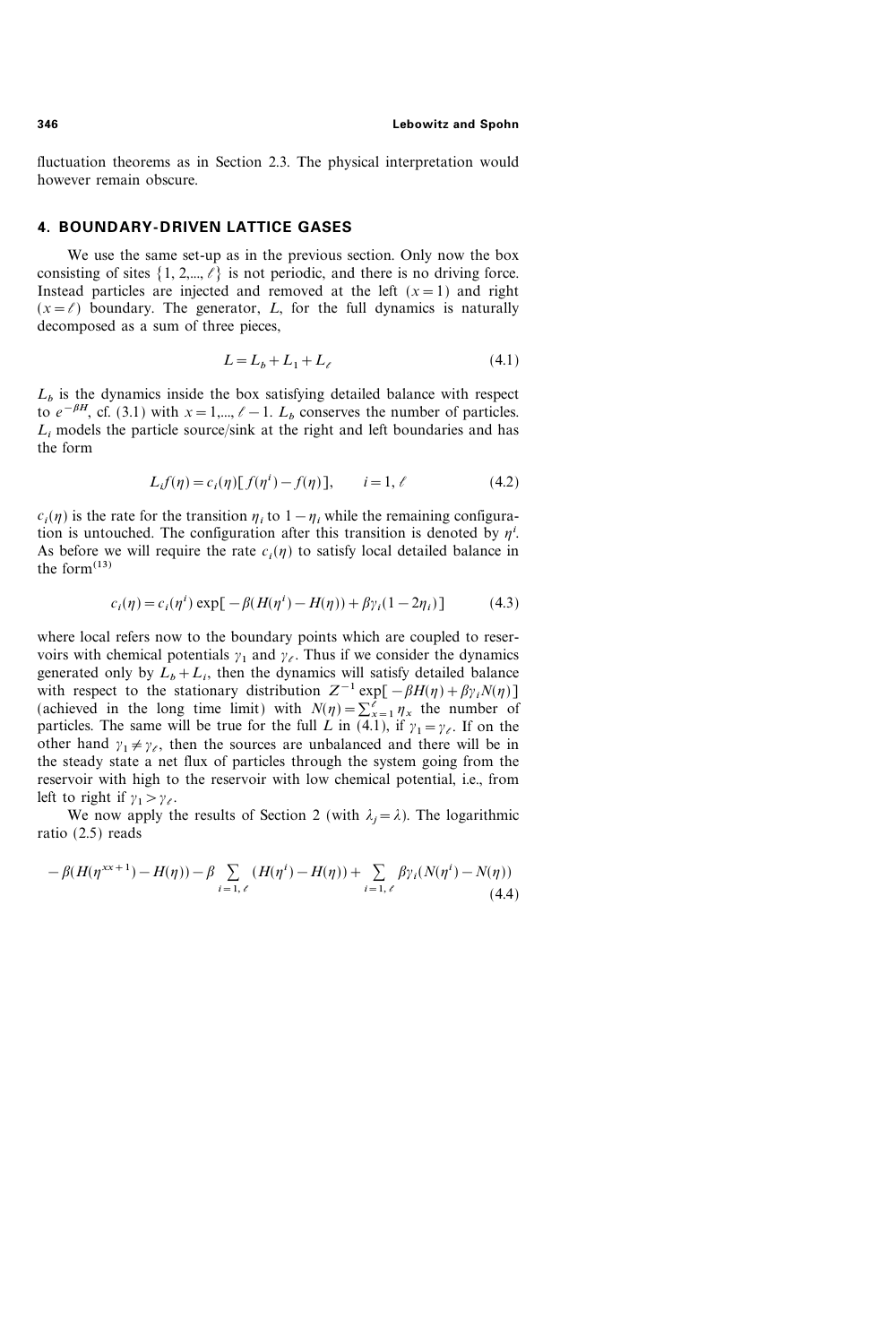where  $\eta$  is the configuration before and  $\eta^{xx+1}$ , resp.  $\eta^i$ , the configuration after the jump. Again the energy differences sum to a surface term. Let  $J_i(t)$ be the boundary current,  $i=1, \ell$ . It is a sequence of delta functions located at times when  $\eta_i$  jumps to  $1 - \eta_i$  with weight 1 (-1) for the transition from 0 to 1 (from 1 to 0). When the boundary current  $J_1$  is positive there is a net flux of particles from the ith reservoir into the system. Then

$$
W(t) = \beta \int_0^t (\gamma_1 J_1(s) + \gamma_\ell J_\ell(s)) ds
$$
\n(4.5)

Because of particle conservation there are many equivalent expressions for  $W(t)$  in the sense that they differ only by surface terms and have therefore the same rate function. Let us denote by  $N_{[x, y]}(t)$ ,  $x \le y$ , the number of particles in the interval  $[x, y]$  at time t. By the conservation law for the number of particles we have

$$
N_{[x, y]}(t) - N_{[x, y]}(0) = \int_0^t (J_{x-1, x}(s) - J_{y, y+1}(s)) ds
$$
 (4.6)

Since  $N_{[x, y]}(t) \le |y - x| + 1$ ,  $\int_0^t J_{x-1, x}(s) ds$  and  $\int_0^t J_{y, y+1}(s) ds$  must have the same large deviations. If we include in the mass balance also the boundary currents, then we can replace in (4.5)  $J_1(t)$  by any  $J_{x,x+1}(t)$  and  $J_{\ell}(t)$  by any  $-J_{x,x+1}(t)$  without modifying the rate function  $\hat{e}(w)$ . While this gives many equivalent choices, the simplest one is perhaps

$$
W_x(t) = \beta(\gamma_1 - \gamma_\ell) \int_0^t J_{x, x+1}(s) ds = \beta(\gamma_1 - \gamma_\ell) \widetilde{W}_x(t)
$$
 (4.7)

 $W<sub>x</sub>(t)$  differs from  $W(t)$  only by a surface term. The action functional  $\widetilde{W}_x(t)$  is the time integrated particle current across the bond  $(x, x+1)$ . The generating function for  $\tilde{W}_x(t)$  satisfies the fluctuation theorem in the form  $\tilde{e}(\lambda) = \tilde{e}(\beta(\gamma_1 - \gamma_2) - \lambda)$ , with  $\tilde{e}$  independent of the choice of x.

The conservation law (4.6) can be used also in the driven lattice gas of the previous section to produce equivalent action functionals. For example  $W(t)$  of (3.5) is equivalent to

$$
\overline{W}(t) = \ell \beta F \int_0^t J_{x, x+1}(s) ds \qquad (4.8)
$$

However the symmetric form (3.5) seems to be more accessible to analytic computations, as can be seen from the examples described in the Appendix.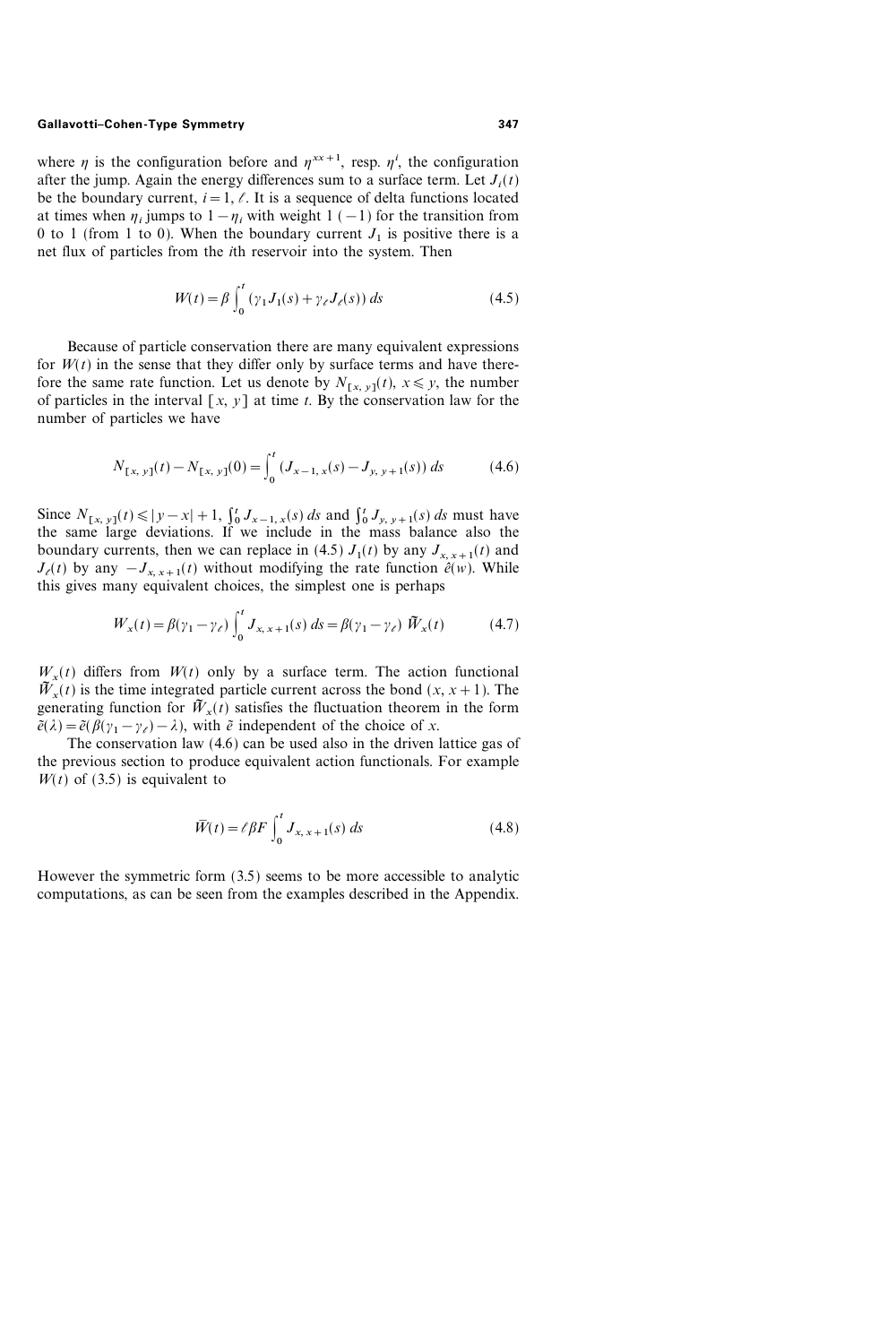# 5. FLUCTUATION THEOREM FOR DIFFUSION PROCESSES

We consider next a general diffusion process  $x_t \in \mathbb{R}^n$ . It is specified by a drift vector  $c(x)$  (a vector field on  $\mathbb{R}^n$ ) and a positive definite diffusion matrix  $a(x) > 0$  (an  $n \times n$  matrix valued function on  $\mathbb{R}^n$ ). For later convenience we write the generator as

$$
L = \frac{1}{2}\nabla \cdot (a\nabla) + c \cdot \nabla \tag{5.1}
$$

with  $\nabla$  representing differentiation with respect to x.  $x_t$  is the solution of the stochastic differential equation

$$
dx_t = (c + \frac{1}{2}(\nabla \cdot a))(x_t) dt + \sqrt{a}(x_t) db(t)
$$
\n(5.2)

with  $db(t)/dt$  standard white noise. We use Ito's convention for stochastic differentials.

To construct an action functional for (5.2) such that it satisfies the fluctuation theorem, we follow the same strategy as for Markov jump processes: We add to the generator L an operator linear in  $\lambda$  such that  $L_{\lambda} = L_{1-\lambda}^{*}$ . More systematically, we consider the process  $x_t^R$  defined as time-reversal of  $x_t$ , and their Radon-Nikodym derivative, compare with (2.21). By either argument the action functional  $W(t)$  for diffusion processes turns out to be given by

$$
W(t) = 2 \int_0^t (a^{-1}c(x_s)) \cdot dx_s + \int_0^t a \nabla (a^{-1}c)(x_s) ds \tag{5.3}
$$

We may think of  $W(t)$  as the limit of the symmetrized (Stratonovich) approximation,

$$
W(t) = \lim_{\varepsilon \to 0} \varepsilon \sum_{j=0}^{t/\varepsilon} (a^{-1}c(x_{(j+1)\varepsilon}) + a^{-1}c(x_{j\varepsilon})) \cdot (x_{(j+1)\varepsilon} - x_{j\varepsilon}) \tag{5.4}
$$

If a is diagonal and independent of x, then  $a_{ii}/2$  corresponds physically to the temperature  $\beta^{-1}$ . In this case  $W(t)/\beta$  equals the work done by the force  $c$  on the system during the time span  $t$ , in accordance with the physical meaning of the action functional for lattice gases.

As before, we expect that the equilibrium forces do not show up in the large deviations of  $W(t)$ . For diffusion processes detailed balance with respect to  $e^{-U(x)}$  means that

$$
c = -\frac{1}{2}a\nabla U\tag{5.5}
$$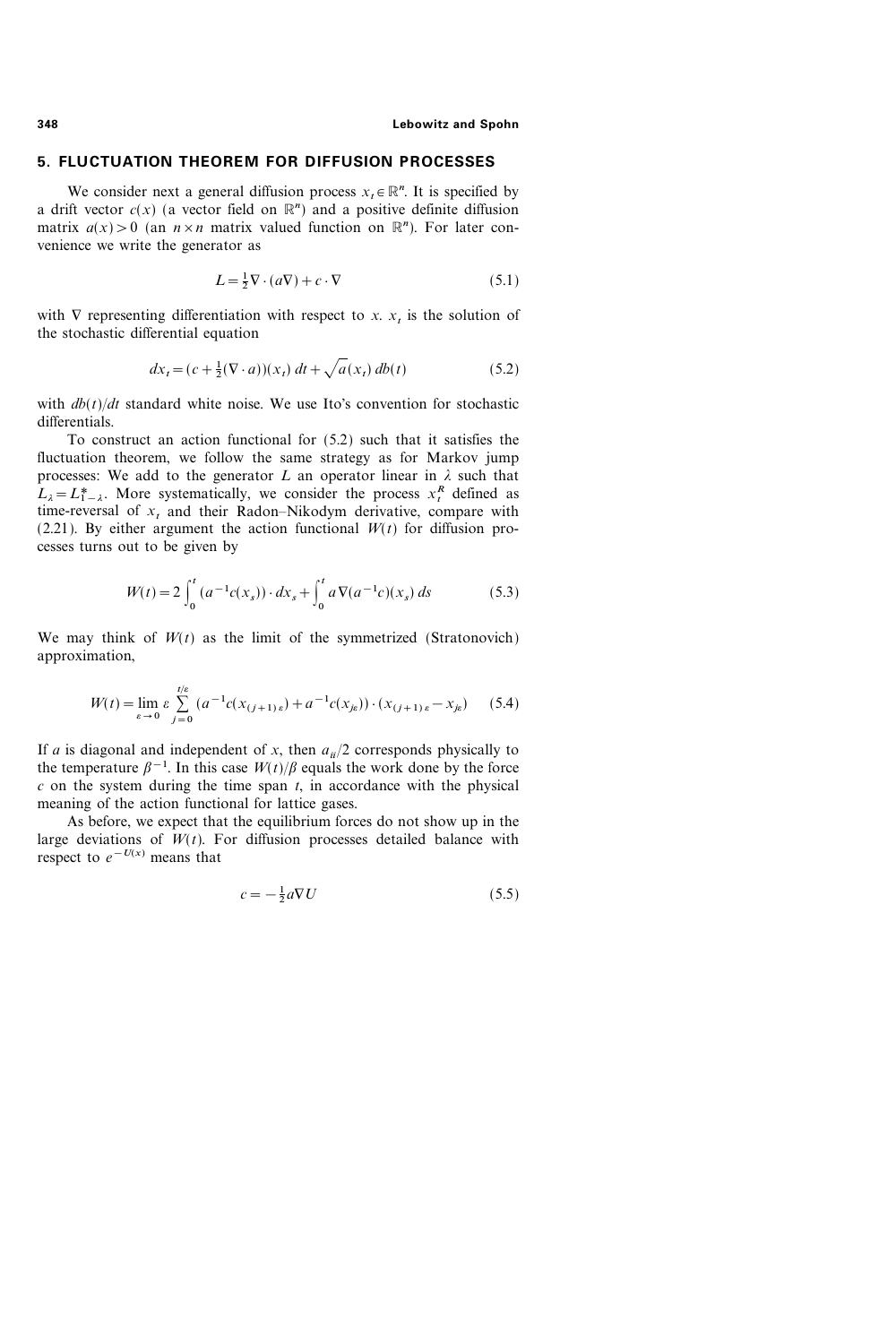Inserting into  $(5.3)$ , by Ito's lemma,  $(33)$ 

$$
-\int_0^t \nabla U(x_s) \cdot dx_s - \frac{1}{2} \int_0^t a \nabla \nabla U(x_s) \, ds = U(x_0) - U(x_t) \tag{5.6}
$$

which is indeed a pure surface term. Only driving forces make a contribution to  $W(t)$  proportional to t.

Since  $a > 0$  by assumption, we are in the uniformly elliptic case, where the transition probability,  $e^{Lt}$ , has a density and  $(e^{Lt})_{x,x'} > 0$  for  $t > 0$ . We require that the drift c is sufficiently confining. Then  $x_t$  has a unique stationary measure with density  $\mu_s(x) > 0$ , satisfying  $\mu_s e^{Lt} = \mu_s$ .

Let us denote by  $\langle \cdot \rangle$  expectation with respect to the stationary process  $x_t$  (starting in the invariant measure  $\mu_s$ ). Then

$$
\lim_{t \to \infty} -\frac{1}{t} \log \langle e^{-\lambda W(t)} \rangle = e(\lambda)
$$
\n(5.7)

and the fluctuation theorem

$$
e(\lambda) = e(1 - \lambda) \tag{5.8}
$$

should hold.

To prove (5.8), as for jump processes, we first define the function  $g(x, t) = \mathbb{E}_x(\exp[-\lambda W(t)])$  as the expectation with respect to the stationary diffusion process  $x_t$ , conditioned to start at x. Then  $g(x, t)$  satisfies

$$
\frac{\partial}{\partial t} g(x, t) = L_{\lambda} g(x, t)
$$
\n(5.9)

with

$$
L_{\lambda} = \frac{1}{2} \nabla \cdot (a \cdot \nabla) + c \cdot \nabla - 2\lambda c \cdot \nabla - \lambda (\nabla \cdot c) - 2\lambda (1 - \lambda) c \cdot a^{-1} c \tag{5.10}
$$

where the last two terms act as multiplication operators. We conclude that

$$
\langle e^{-\lambda W(t)} \rangle = \iint \mu_s(x) (e^{L_\lambda t})_{x, x'} dx dx'
$$
 (5.11)

On the other hand, from (5.10),

$$
L_{\lambda}^* = L_{1-\lambda} \tag{5.12}
$$

which implies  $(5.8)$  by Perron-Frobenius.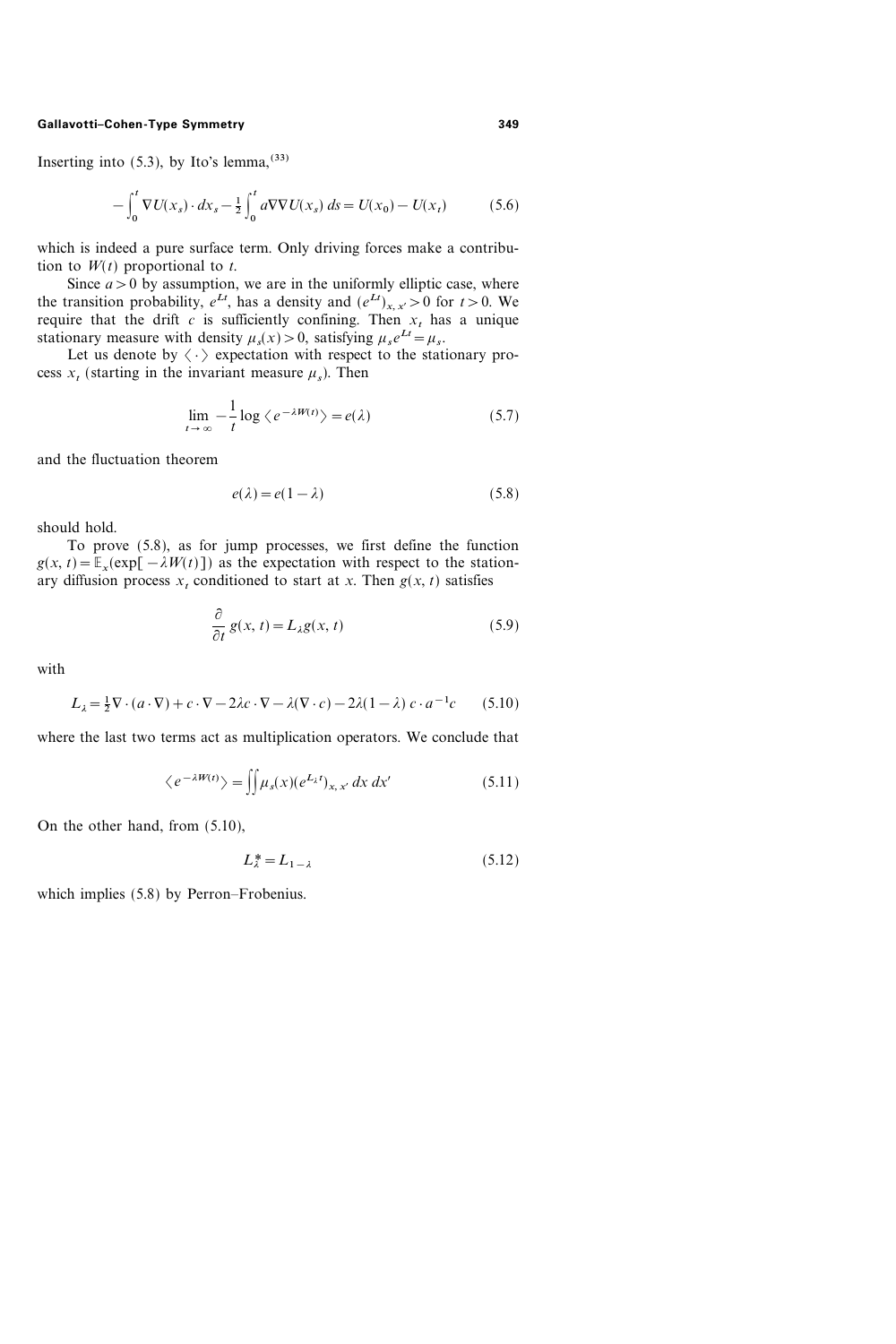### 350 Lebowitz and Spohn

Equations (5.10) and (5.11) can also be viewed as an application of the Cameron-Martin-Girsanov formula.<sup>(33)</sup> The path measure of the process generated by  $L<sub>\lambda</sub>$  has a density relative to the path measure of the process generated by L. We write this density as  $\exp[R]$ . Then, according to ref. 33, Section 6.4,

$$
R = -2\lambda \int a^{-1}c(x_t) \cdot dx_t + 2\lambda \int (a^{-1}c) \cdot (c + \frac{1}{2}\nabla a)(x_t) dt
$$
  

$$
-2\lambda^2 \int c \cdot a^{-1}c(x_t) dt - 2\lambda(1-\lambda) \int c \cdot a^{-1}c(x_t) dt - \lambda \int \nabla \cdot c(x_t) dt
$$
  

$$
= -2\lambda \int a^{-1}c(x_t) \cdot dx_t - \lambda \int a\nabla (a^{-1}c)(x_t) dt
$$
  

$$
= -\lambda W(t) \qquad (5.13)
$$

where we used the identity

$$
a(\alpha) \frac{d}{d\alpha} a^{-1}(\alpha) = -\left(\frac{d}{d\alpha} a(\alpha)\right) a^{-1}(\alpha) \tag{5.14}
$$

valid for a parameter-dependent matrix  $a(x)$ .

From the argument of Section 2, we conclude that  $W(t)/t$  has large deviations as stated in (2.11) with a rate function satisfying the symmetry (2.10).

# 6. PARTICLE UNDER MECHANICAL AND THERMAL DRIVE

In the stochastic differential equations of Section 5 the diffusion acts everywhere on the configuration space  $\mathbb{R}^n$ . This is appropriate for strongly overdamped stochastic systems such as those considered in time-dependent Ginzburg-Landau theories. In many physical situations, however, stochasticity is assumed to act only in velocity space. Then the matrix  $a$  in (5.1) has zero eigenvalues and, the results of Section 5 are not directly applicable. To understand the required modifications we consider, as an example, a mechanical particle of mass  $m$  with position  $x$  in the  $d$ -dimensional torus  $T<sup>d</sup>$  and velocity v in  $\mathbb{R}^d$  subject to noise and friction. The particle has the mechanical energy  $H = \frac{1}{2}mv^2 + U(x)$ , where U is some periodic potential. In equilibrium the stationary distribution is given by  $\exp[-\beta H(x, v)]$  with  $\beta^{-1}$  the temperature. We envision two mechanisms to drive the system out of equilibrium: (i) There is a mechanical driving force  $F(x)$ . The standard example is a constant electric field E, i.e.,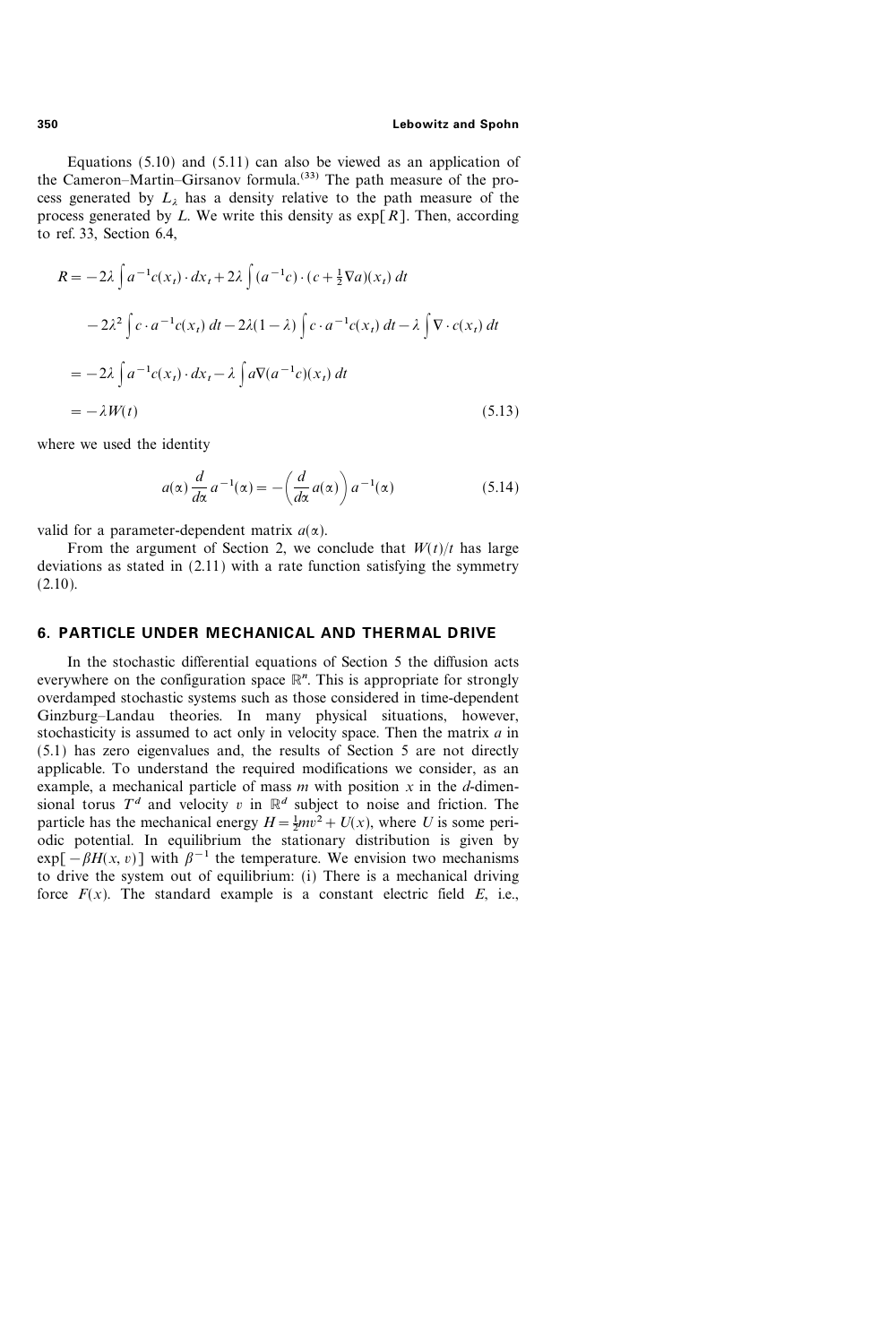$F(x) = E$ . If F has a periodic potential part, it may be added to U but as we will see this has no effect on the large deviation of the action functional. (ii) There is a nonuniform temperature  $\beta(x)^{-1}$ . The case of a periodic variation in  $\beta$  (and constant friction) has been studied recently in the context of Brownian motors<sup>(34, 35)</sup> with the at first sight surprising result that the steady state maintains a nonzero current. The dynamics of the particle is governed by the stochastic differential equation

$$
m\frac{d^2}{dt^2}x_t = -\nabla U(x_t) + F(x_t) - m\gamma(x_t) v_t + (2m\gamma(x_t)/\beta(x_t))^{1/2} \xi(t)
$$
(6.1)

Here  $y(x) > 0$  is the friction coefficient,  $\beta(x) > 0$  the inverse temperature and  $\xi(t)$  standard white noise. The generator of the corresponding Fokker-Planck equation reads

$$
L = v \cdot \nabla_x + \left( -\frac{1}{m} \nabla U + \frac{1}{m} F - \gamma(x) v \right) \cdot \nabla_v + \left( \gamma(x) / m \beta(x) \right) \nabla_v^2 \tag{6.2}
$$

Using either a modified generator or time-reversal the action functional for the fluctuation theorem turns outer to be

$$
W(t) = \int_0^t \beta(x_s) F(x_s) \cdot dx_s + \int_0^t H(x_s, v_s) d\beta(x_s)
$$
 (6.3)

for  $x_s$ ,  $v_s$  a solution to (6.1). The first term is  $\beta \times$  (work done by F) and the second term represents  $\beta \times$  (work due to thermal gradients) integrated along the trajectory  $x_s$ ,  $0 \le s \le t$ . If  $F = -\nabla V$ , then up to a surface term  $\int_0^t \beta(x_s) F(x_s) \cdot dx_s = \int_0^t V(x_s) d\beta(x_s)$  which, in (6.3), should be added to the energy  $H(x, v)$ .

Let  $\langle \cdot \rangle$  denote the stationary average for (6.1). Then

$$
\lim_{t \to \infty} -\frac{1}{t} \log \langle e^{-\lambda W(t)} \rangle = e(\lambda)
$$
 (6.4)

and  $-e(\lambda)$  is the maximal eigenvalue of

$$
L_{\lambda} = L - \lambda(\beta(x) F(x) \cdot v + H(x, v) v \cdot \nabla_x \beta(x))
$$
\n(6.5)

the last two terms being considered as multiplication operators. The corresponding maximal eigenvector is denoted by  $f_{\lambda}(x, v) > 0$ . Let R be the velocity reversal operator,  $Rf(x, v) = f(x, -v)$ . Then

$$
Re^{-\beta(x)H}L_{\lambda}e^{\beta(x)H}R^{-1}Re^{-\beta(x)H}f_{\lambda}(x,v) = -e(\lambda)Re^{-\beta(x)H}f_{\lambda}(x,v)
$$
(6.6)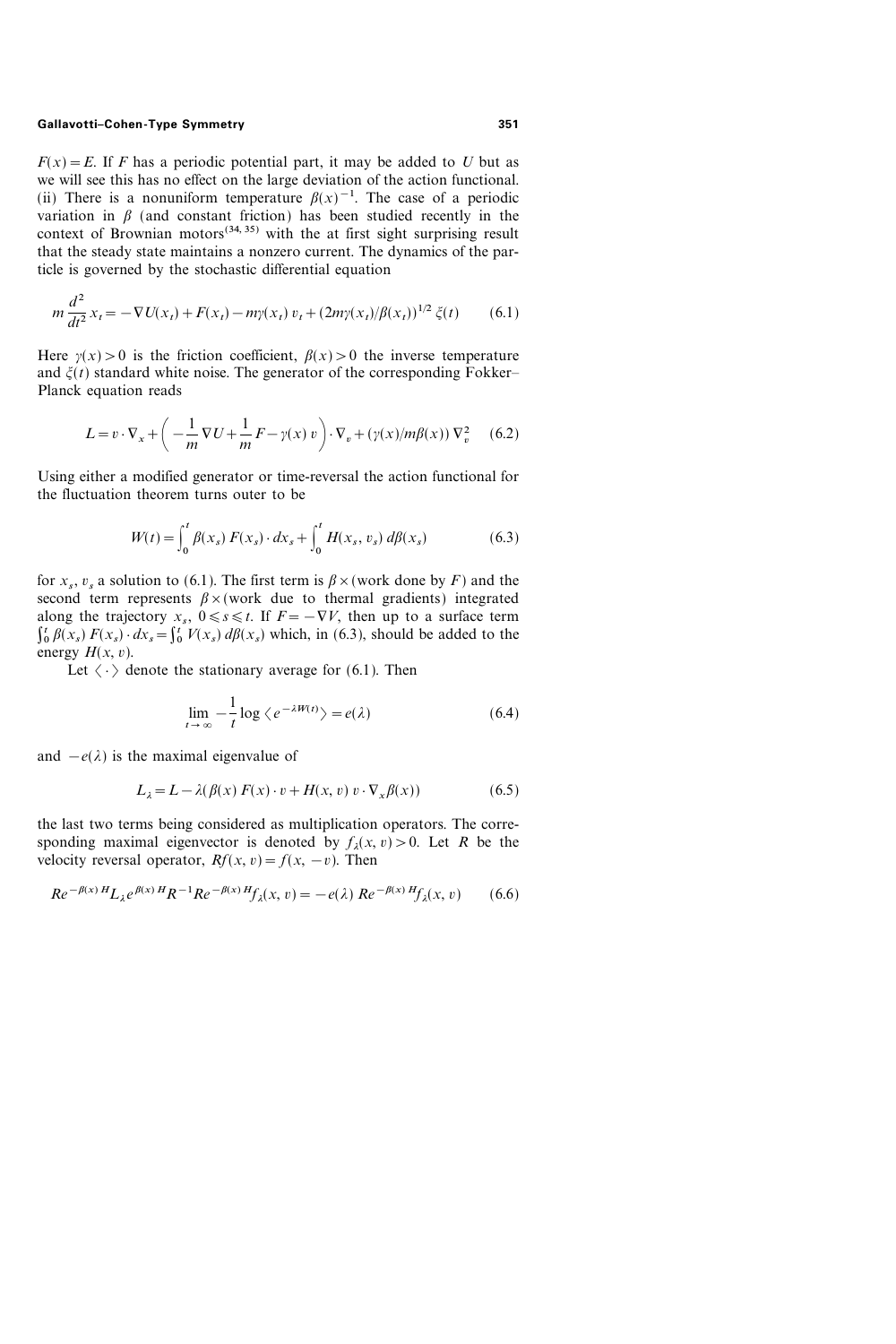By a straightforward computation

$$
Re^{-\beta(x)H}L_{\lambda}e^{\beta(x)H}R^{-1} = L_{1-\lambda}^{*}
$$
 (6.7)

Therefore

$$
L_{1-\lambda}^* Re^{-\beta H} f_{\lambda} = -e(\lambda) \, Re^{-\beta H} f_{\lambda} = -e(1-\lambda) \, Re^{-\beta H} f_{\lambda} \tag{6.8}
$$

by Perron-Frobenius, since  $Re^{-\beta(x)H}f_{\lambda}(x, v)>0$ . We conclude that the fluctuation theorem holds and  $e(\lambda) = e(1-\lambda)$ .

As for lattice gases, we expect that the action functional  $W(t)$  is linked to the entropy balance. To spell out the details we consider the time-dependent probability density  $\rho_t(x, v)$  of  $(x_t, v_t)$ . It satisfies  $(\partial/\partial t) \rho_t = L^*\rho_t$ . As usual the Gibbs entropy is given by  $S_G(\rho_t) = - \int \rho_t \log \rho_t dx dv$  and changes in time as

$$
\frac{d}{dt}S_G(\rho_t) = \sigma(\rho_t) + j_s(\rho_t)
$$
\n(6.9)

The first term

$$
\sigma(\rho_t) = \int \gamma \frac{1}{\rho_t} \left[ \sqrt{m\beta} \ v \rho_t + \frac{1}{\sqrt{m\beta}} \ \nabla_v \rho_t \right]^2 dx dv \tag{6.10}
$$

is positive definite. We identify it as the entropy production in the system. The remainder reads

$$
j_s(\rho_t) = \frac{d}{dt} \int \rho_t \beta H \, dx \, dv - \int \rho_t \beta F \cdot v \, dx \, dv - \int \rho_t H v \cdot \nabla_x \beta \, dx \, dv \qquad (6.11)
$$

We regard it as the entropy flow from the system to the mechanical and heat reservoirs.

According to the rules used before, we construct  $W(t)$  by integrating the linear functional defining the entropy flow along a stochastic trajectory. Using (6.11) this yields

$$
\int_0^t \left\{ -\frac{d}{ds} \beta H(x_s, v_s) + \beta F(x_s) \cdot v_s + H(x_s, v_s) v_s \cdot \nabla \beta(x_s) \right\} ds \tag{6.12}
$$

Since the first summand is a surface term, we recover (6.3).

### 7. STOCHASTIC AND THERMOSTATTING HEAT RESERVOIRS

Physical systems with stationary flows of heat, momentum, etc., are usually modeled by coupling the system to thermal reservoirs represented by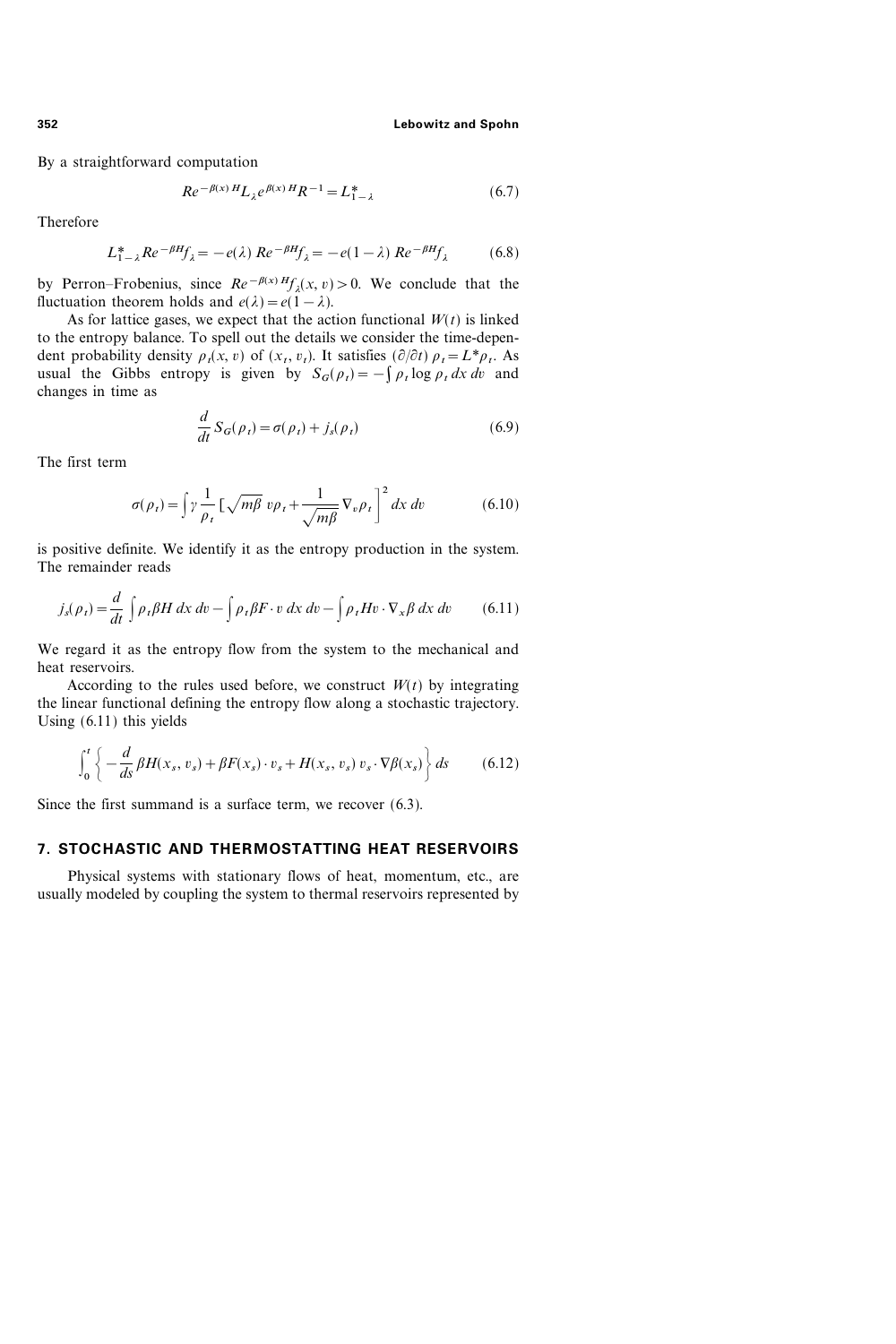stochastic forces acting near the boundaries. $(1-7)$  Away from the boundary the time evolution obeys the same laws as an isolated system. To be specific, let us consider one such model of heat flow through a classical system of N particles of mass m with position  $q_i$ , momentum  $p_i$ ,  $j=1,..., N$ , inside the slab  $A = [-\ell - a, \ell + a] \times [0, \ell]^2$ . Let the boxes  $A = [-\ell - a, -\ell] \times$  $[0, \ell]^2$ ,  $A_+ = [\ell, \ell + a] \times [0, \ell]^2$  be the left and right boundary zones. The indicator functions of these sets are denoted by  $\chi$ . The particles interact through a short range pair potential  $V$  and are confined to the slab by the wall potential  $V<sub>w</sub>$ . The equations of motion are

$$
\frac{d}{dt}q_j = \frac{1}{m}p_j
$$
\n
$$
\frac{d}{dt}p_j = F_j + F_w(q_j) + \sum_{\delta = \pm} \chi_{\delta}(q_j)(-\gamma p_j + (2m\gamma/\beta_{\delta})^{1/2}\xi_j(t))
$$
\n(7.1)

where  $q_j \in A$ ,  $p_j \in \mathbb{R}^3$ ,  $F_j$  is the force acting on the *j*th particle,  $F_j =$  $-\sum_{i \neq j=1}^{N} \nabla V(q_j - q_i)$ ,  $\vec{F_w} = -\nabla V_w$  is the force from the wall.  $\{\xi_j(t)\}$  are a collection of independent white noises. The friction and the stochastic forces operate only when the particle is in the boundary layers acting there like thermal reservoirs at inverse temperature  $\beta_{\delta}$ . If  $\beta_{+}=\beta=\beta_{-}$ , then the steady state is  $Z^{-1}$  exp[  $-\beta H$ ],  $H = \sum_{j=1}^{N} ((1/2m) p_j^2)$ then the steady state is  $Z^{-1}$  exp[ $-\beta H$ ],  $H = \sum_{j=1}^{N} ((1/2m) p_j^2 + V_w(q_j)) + \frac{1}{2} \sum_{i,j=1}^{N} V(q_i - q_j)$ . If  $\beta_+ \neq \beta_-$ , there is, in the steady state, a constant heat flux from the higher to the lower temperature reservoir. (This is a variation of the model used to describe heat flow in a crystal where the Langevin forces act on the particles in the end layers<sup> $(3, 10)$ </sup>). Note that, since phase space is unbounded, even the existence of the SNS requires considerable effort, compare with ref. 36.

We now follow the method explained in Section 6. For the similarity transformation we use

$$
\exp\bigg[-\sum_{j=1}^{N} \beta(q_j) \left\{\frac{1}{2m} p_j^2 + V_w(q_j) + \frac{1}{2} \sum_{i=1}^{N} V(q_i - q_j) \right\}\bigg] \tag{7.2}
$$

The local inverse temperature  $\beta(q) = \beta_{\delta}$  for  $q \in A_{\delta}$  and  $\beta(q)$  interpolates smoothly otherwise. For each choice of  $\beta(q)$  we obtain a distinct action functional  $W(t)$ . By local conservation of energy, these differ only through boundary terms. For later purposes it is convenient to choose a step interpolation as  $\beta(q)=\beta_{-}$  for  $q_1<0$  and  $\beta(q)=\beta_{+}$  for  $q_1\geq 0$ . Then the action functional is

$$
W(t) = (\beta_{+} - \beta_{-}) \int_{0}^{t} ds J_{0}(s)
$$
\n(7.3)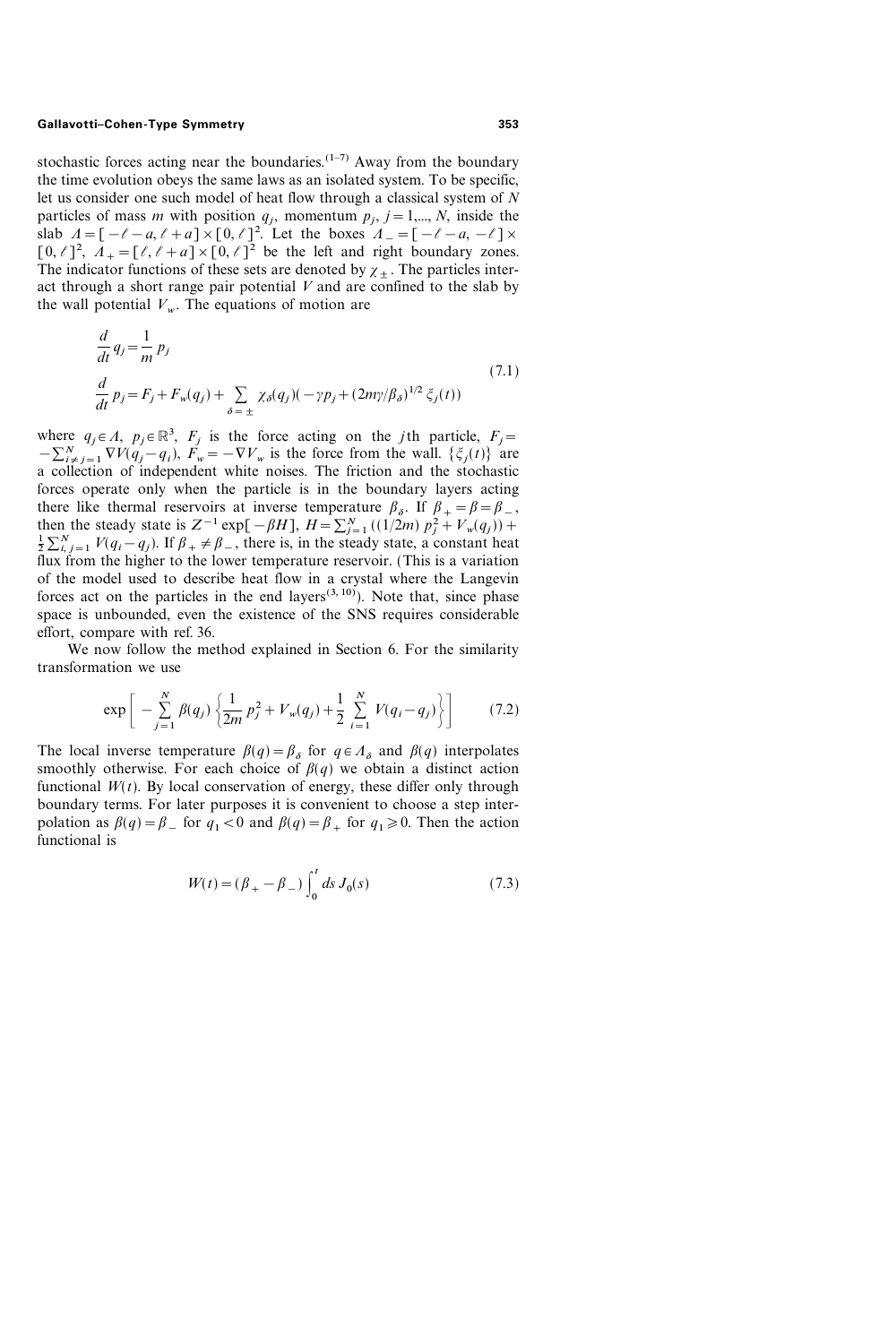with  $J_0$  the energy current through the plane  $\{q_1=0\}$ ,

$$
J_0 = \sum_{j=1}^N \frac{1}{m} p_j \left\{ \frac{1}{2m} p_j^2 + \frac{1}{2} \sum_{i \neq j=1}^N V(q_i - q_j) \right\} \delta(q_{j1})
$$
  
+ 
$$
\frac{1}{2} \sum_{i,j=1}^N \frac{1}{2m} \left[ ((p_j + p_i) \cdot F(q_j - q_i)) (q_j - q_i) \right]
$$
  

$$
\times \int_0^1 d\lambda \, \delta(\lambda q_{j1} + (1 - \lambda) \, q_{i1})
$$
 (7.4)

where  $q_{i1}$  is the x-component of the *j*th particle position vector.

As an advantageous numerical alternative deterministic thermostatting reservoirs have been developed.<sup>(16)</sup> We mention here a model for thermal reservoirs originally proposed by refs. 37 and 38 and further studied in refs. 22 and 39. The equations of motions are Newtonian in the bulk. At the boundary layers  $A_{+}$  and  $A_{-}$  additional friction terms are added which are constructed in such a way that the total kinetic energy of the particles in  $A_{+}$ , resp.  $A_{-}$ , is kept constant. The particular boundary temperature is then fixed through the initial conditions. The equations of motion read

$$
\frac{d}{dt}q_j = \frac{1}{m}p_j
$$
\n
$$
\frac{d}{dt}p_j = F_j + F_w(q_j) + \sum_{\delta = \pm} \chi_{\delta}(q_j) \alpha_{\delta} p_j
$$
\n(7.5)

The "friction" coefficients  $\alpha_+$ ,  $\alpha_-$  are given by

$$
\alpha_{\delta} = \left[ \sum_{j=1}^{N} \chi_{\delta}(q_j) p_j^2 \right]^{-1} \sum_{j=1}^{N} \left\{ \frac{1}{m} p_j \cdot \nabla \chi_{\delta}(q_j) \frac{1}{2m} p_j^2 + \frac{1}{m} \chi_{\delta}(q_j) (F_j + F_w) \cdot p_j \right\}, \qquad \delta = \pm 1
$$
\n(7.6)

For thermostatted systems the action functional is the phase space contraction integrated along a trajectory of the dynamical system, which in our case equals

$$
3N\sigma = 3N_{+}\alpha_{+} + 3N_{-}\alpha_{-} + \mathcal{O}(1) \tag{7.7}
$$

with  $N_{+}$  the number of particles in  $A_{+}$ . The fluctuation theorem holds provided the dynamics is sufficiently hyperbolic for the SNS to be described by an SRB measure. This is not expected to be true in general.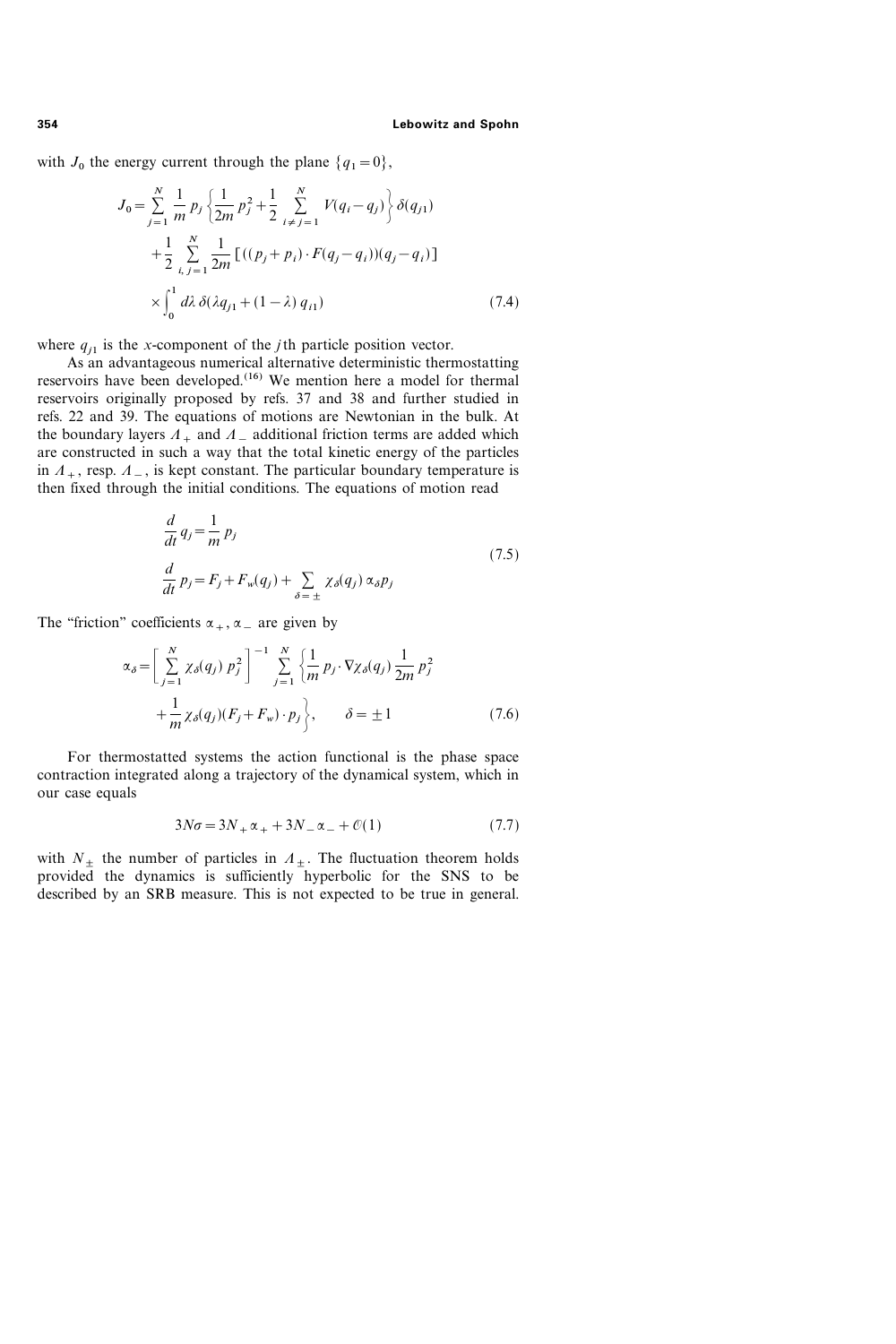It is then an assumption, embodied in the chaotic hypothesis, that the fluctuation theorem remain valid for realistic physical systems. The numerical simulation in ref. 40 gives strong support for the validity of the fluctuation theorem in one such model. There the two heat reservoirs are linked through an anharmonic chain, rather than a fluid. Further numerical support comes from a study of shear flow for hard disks in a box<sup>(41)</sup> where momentum but no energy is transferred to the system at opposite boundaries. The fluctuation theorem is well verified,<sup>(42)</sup> although it seems to be difficult to get beyond the quadratic approximation.

The action functional defined with the phase space contraction (7.7) appears to be rather different than the one of (7.3). However the conservation law can be used again to transform a boundary flux to an interior flux. Let  $H_1$  be the total energy of particles in the left half box  $[-a-\ell, 0] \times$  $[0, \ell]^2$ . We have

$$
\frac{d}{dt}H_1(t) = -J_0(t) - \left[\sum_{j=1}^{N} \chi_{-}(q_j) \ p_j^2\right] \alpha_{-}
$$

$$
= -J_0(t) - \frac{1}{\beta_{-}} 3N_{-} \alpha_{-}
$$
(7.8)

since  $\sum_{j=1}^{N} \chi_{-}(q_j) p_j^2$  is a constant of motion and initially fixed to  $3N/\beta$ . We conclude that

$$
\int_0^t ds \ 3N\sigma(s) = -H(t) + H(0) + (\beta_+ - \beta_-) \int_0^t ds \ J_0(s) \tag{7.9}
$$

Up to a boundary term the phase space contraction is just the energy flux across the plane  $\{q_1=0\}$ , the same quantity which has been obtained for stochastic reservoirs, compare with (4.7).

It is tempting to assume that for stochastic and thermostatted boundaries, the rate functions of the fluctuation theorem are identical. This requires however a very strong form of equivalence of ensembles, in the sense that in the interior of the system even the large deviations of the current are in the steady state independent of the mechanism, by which the boundaries are cooled/heated. This appears to be the case for the model studied in ref. 40. On the other hand recent simulations ref. 43 suggest that this equivalence fails for the model described in refs.  $41-42$ .

# 8. GREEN-KUBO FORMULA, ONSAGER RECIPROCITY

As observed in ref. 24 the fluctuation theorem yields the Green-Kubo formula at equilibrium, see also refs. 39, 44, and 45 for discussions of linear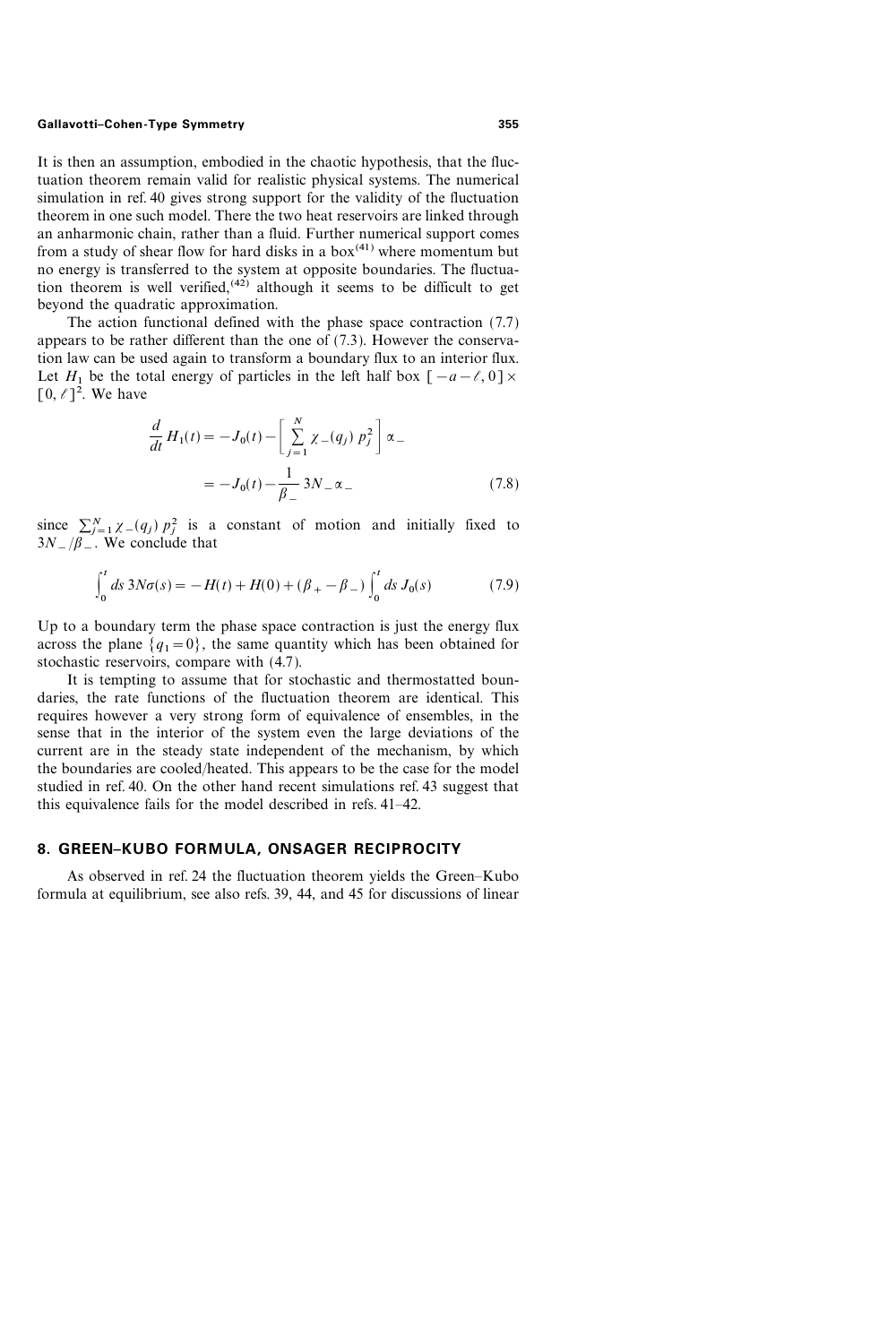response for chaotic thermostatted systems. We follow the derivation in ref. 24 for the stochastic models considered here. For the sake of concreteness we consider a k-species lattice gas on a d-dimensional lattice. The lattice gas is driven by an external field, cf. Section 3, and satisfies local detailed balance. For each species the driving field is a *d*-component vector. It is convenient to regard the driving field as the  $m$ -component vector  $\vec{F}=(F_1,..., F_m), m=d\times k$ . There are m different types of jump, labeled by the species and lattice directions. Therefore the generator of the lattice gas is the sum

$$
L = \sum_{j=1}^{m} L^{(j)} \tag{8.1}
$$

where each  $L^{(j)}$  satisfies the conditions of Section 2.3, compare with (2.23). To each  $L^{(j)}$  there is associated the current  $J_i(t)$ .

We define

$$
e(\vec{F}; \lambda_1, \ldots, \lambda_m) = \lim_{t \to \infty} -\frac{1}{t} \log \left\langle \exp \left[ -\beta \sum_{j=1}^m \int_0^t \lambda_j J_j(s) \, ds \right] \right\rangle_{\vec{F}} \tag{8.2}
$$

where we have, in the action, absorbed  $F_j$  into the  $\lambda_j$ 's and indicated explicitly the dependence of the stationary state and the dynamics on  $\vec{F}$ . The fluctuation theorem now takes the form

$$
e(\vec{F}; \lambda_1, \dots, \lambda_m) = e(\vec{F}; F_1 - \lambda_1, \dots, F_m - \lambda_m)
$$
\n(8.3)

We have  $\langle J_i(t)\rangle_0=0$ , since  $\vec{F}=0$  corresponds to equilibrium. Differentiating (8.2) at  $\lambda = 0$ , we obtain

$$
\frac{\partial}{\partial \lambda_j} e(\vec{F}; 0) = \beta \langle F_j(t) \rangle_{\vec{F}}
$$
\n(8.4)

the average  $j$ th current.

Now the linear response in the average current to a small driving field is given by

$$
\frac{\partial}{\partial F_j} \frac{1}{\beta} \frac{\partial}{\partial \lambda_i} e(0; 0) = \sigma_{ij}
$$
\n(8.5)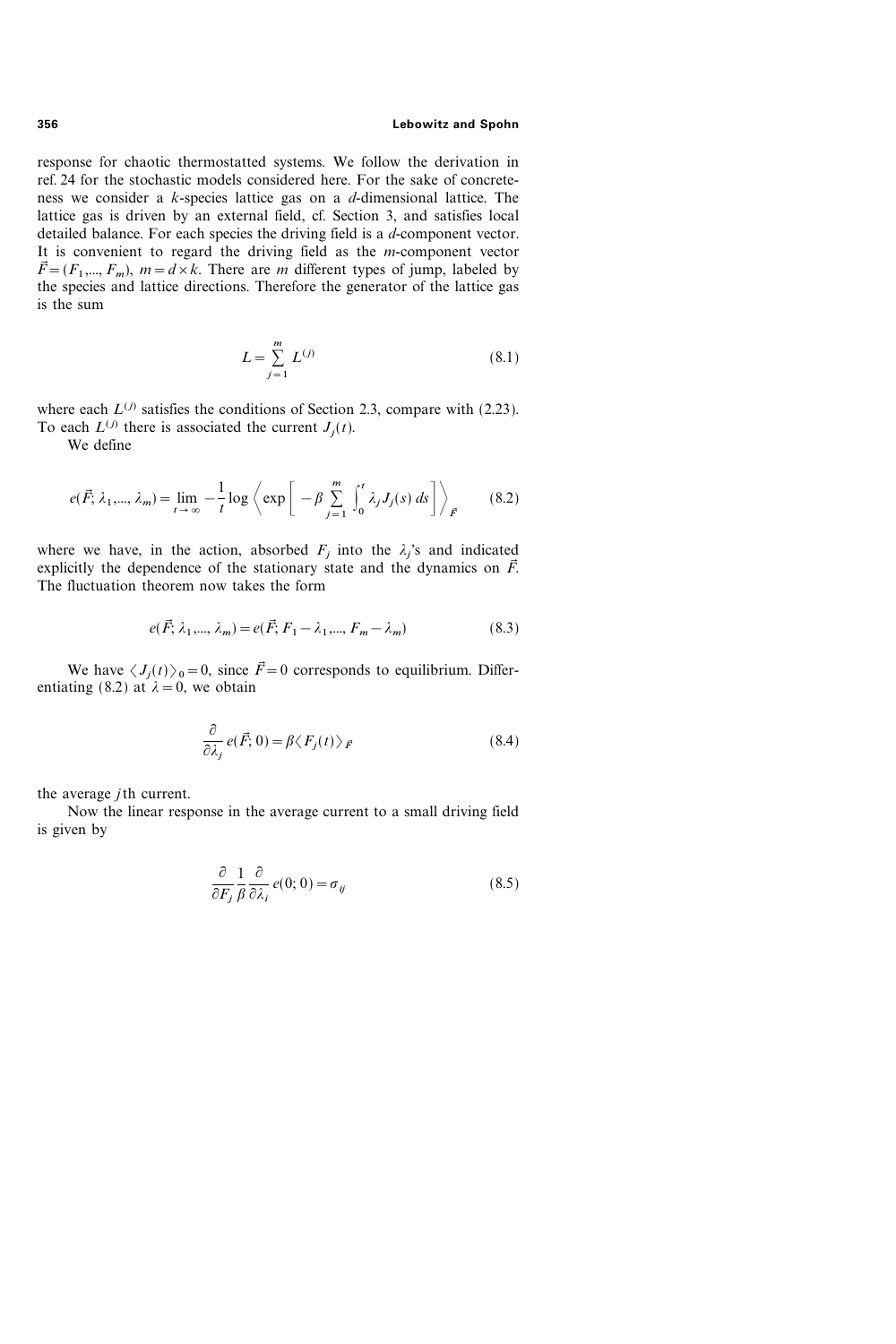Differentiating (8.3) with respect to  $\vec{F}$  and  $\vec{\lambda}$  at  $\vec{F}=\vec{\lambda}=0$  we conclude that

$$
\beta \sigma_{ij} = -\beta \sigma_{ij} + \beta^2 \hat{\sigma}_{ij} \tag{8.6}
$$

and therefore

$$
\sigma_{ij} = \frac{1}{2} \beta \hat{\sigma}_{ij} \tag{8.7}
$$

where

$$
\hat{\sigma}_{ij} = -\frac{1}{\beta^2} \frac{\partial}{\partial \lambda_i} \frac{\partial}{\partial \lambda_j} e(0; 0) = \int_{-\infty}^{\infty} dt \langle J_i(t) J_j(0) \rangle_0
$$
(8.8)

This is the standard Einstein–Green–Kubo relation between linear response in the current and the time-integrated current-current correlation, which satisfies the Onsager relation  $\hat{\sigma}_{ij}=\hat{\sigma}_{ji}$ .

We remark that the derivation in ref. 24 and here of the Onsager symmetry (8.7) differs considerably from the standard computation based on linear response. We refer to ref. 32 for an exposition of the latter. There one differentiates, at finite volume, the steady state current  $\langle j_{\vec{F}} \rangle_{\vec{F}}$  at  $\vec{F}=0$ , which by definition equals  $\sigma_{ii}$ . This gives two terms: one from differentiating the current function  $j_{\vec{F}}$  and one from differentiating the steady state  $\langle \cdot \rangle_{\vec{r}}$ . Their sum is then (8.8), because  $\langle J_i(t) J_i(0) \rangle_0$  has a  $\delta$ -peak at  $t=0$ , whose weight is the first term, and a smooth piece, whose time integral equals the second term.

### 9. CONCLUSIONS

Within the framework of stochastic dynamics the fluctuation theorem holds in great generality. For finite state spaces, like stochastic lattice gases, we have given a proof. For the nondegenerate diffusion processes of Section 5 we could provide sufficient conditions on the driving forces and the diffusion matrix which ensure the validity of (5.8). The situation is more delicate for degenerate diffusion processes, in particular for deterministic bulk systems driven by stochastic boundaries. Since the noise vanishes on large parts of the phase space, even the convergence to the steady state is not obvious. To our knowledge there are only a few rigorous investigations of SNS of this type.<sup> $(3-5, 7, 10)$ </sup> In refs. 5 and 7 classical point particles are considered. At a collision with the wall they are reflected with a Maxwellian distribution at the local temperature of the wall. Existence and uniqueness of the invariant measure is established provided the forces are repulsive and have a range of the size of the box. This latter property prevents pockets in phase space which never see the wall. In ref. 3 explicit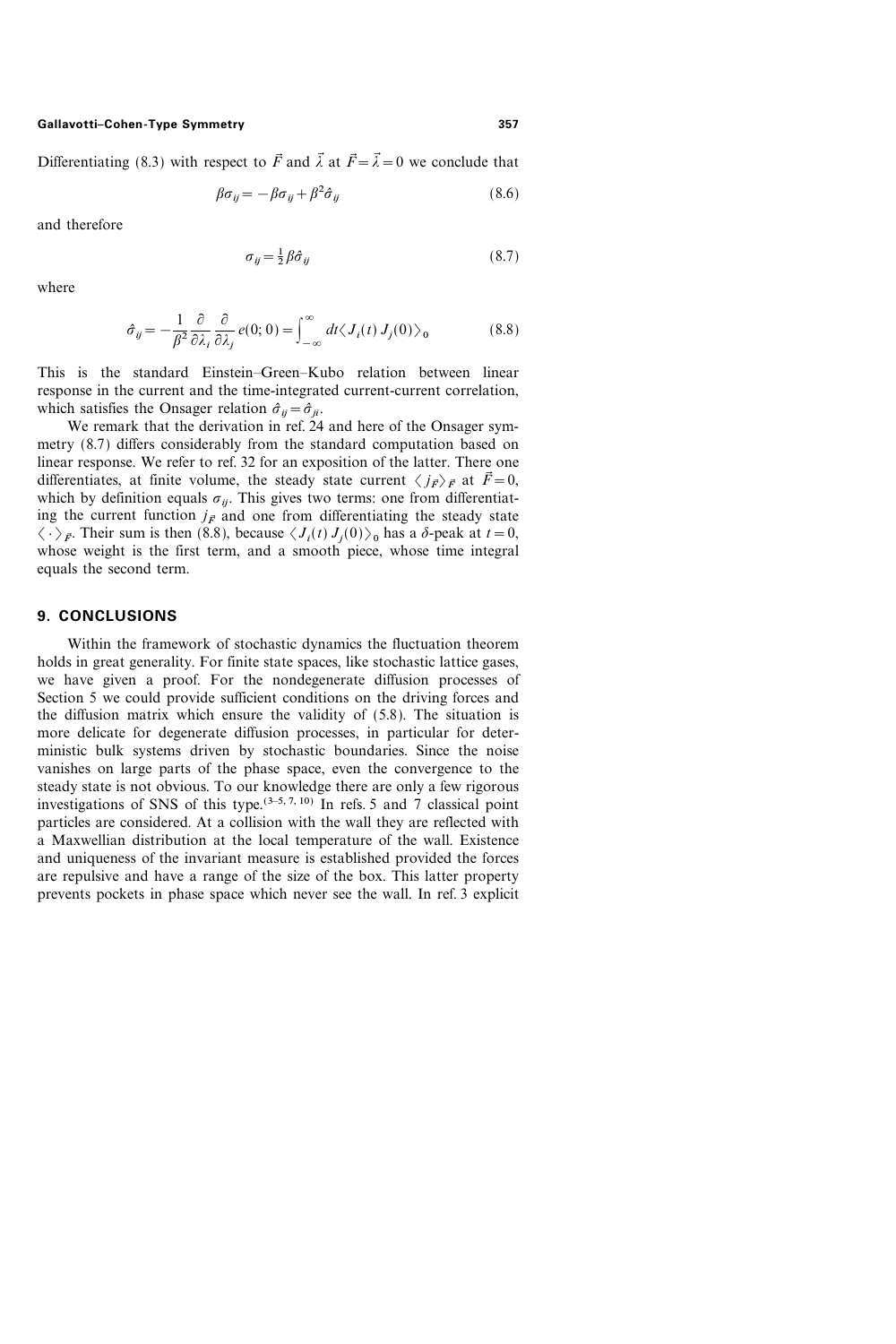358 Lebowitz and Spohn

SNS measures are obtained for a harmonic chain coupled to stochastic reservoirs specified by Langevin forces at the ends of the chain. While in ref. 10 an anharmonic chain is coupled to a free field leading to similar boundary conditions. For this system existence and uniqueness of the invariant measure is established in under a Hörmander condition. We expect that for these systems the GC fluctuation theorem can be proved. Thermostatted boundaries are beyond our mathematical abilities at the present time.

Viewed from the physics point of view the fluctuation theorem is a consequence of time-reversal. For a given stationary stochastic process one considers the density of the path measure of the time-reversed process relative to the original one. The logarithm of this density is the action functional which satisfies the fluctuation theorem. At this level of generality it is somewhat unexpected that in concrete models, which satisfy the condition of local detailed balance, the action functional has a direct physical interpretation. By separating the rate of change of Gibbs entropy into a production and flow term we identify the observable whose average defines the entropy flow. The action functional is then this observable integrated along a stochastic trajectory. Generically it is the current, multiplied by the driving force, corresponding to the conserved field. The GC fluctuation theorem is then a symmetry property for the large deviations in the current. Such large deviations are not readily observed in physical systems, because they refer to exponentially small probabilities. Also in numerical experiments special efforts are needed.<sup>(23, 42, 28)</sup> Even worse, the action functional is extensive and the probabilities are exponentially small also in N. Thus it would be desirable to have a local quantity satisfying (at least approximately) the fluctuation theorem but this does not appear to be the case for the systems investigated numerically thus far.  $(42, 43)$ 

There is one prediction of the fluctuation theorem which is worthwhile to emphasize. We use the convention of the previous section where the symmetry reads  $e(\lambda) = e(F - \lambda)$ , i.e., e is even relative to  $\lambda = F/2$ , and we may expand as  $e(\lambda) = e_0 + \frac{1}{2}e_2\lambda(F - \lambda) + \cdots$ . Assuming that in the interval  $-\delta < \lambda < F+\delta$  with some small  $\delta > 0$  the quadratic approximation is valid, then by differentiating at  $\lambda=0$  we obtain  $\langle i \rangle_F = e_2F/2$ , where  $e_2=$  $\int_{-\infty}^{\infty} dt (\langle J(t) J(0) \rangle_F - \langle J(t) \rangle_F \langle J(0) \rangle_F)$  will generally depend on F. The nonlinear response in the current is then linked to the time-integral over the current-current correlation. The knowledge of  $e(\lambda)$  thus provides information about, the range of validity of the Einstein relation and linear response theory, see also ref. 23. We should note, however, that even when  $e(\lambda)$  looks approximately Gaussian the "best fit" Gaussian may not correspond to the curvature at the top, i.e., we might have  $e(\lambda) = e_0 +$  $\frac{1}{2}\bar{e}_2\lambda(F-\lambda)$  with  $\bar{e}_2\neq e_2$ .<sup>(54)</sup>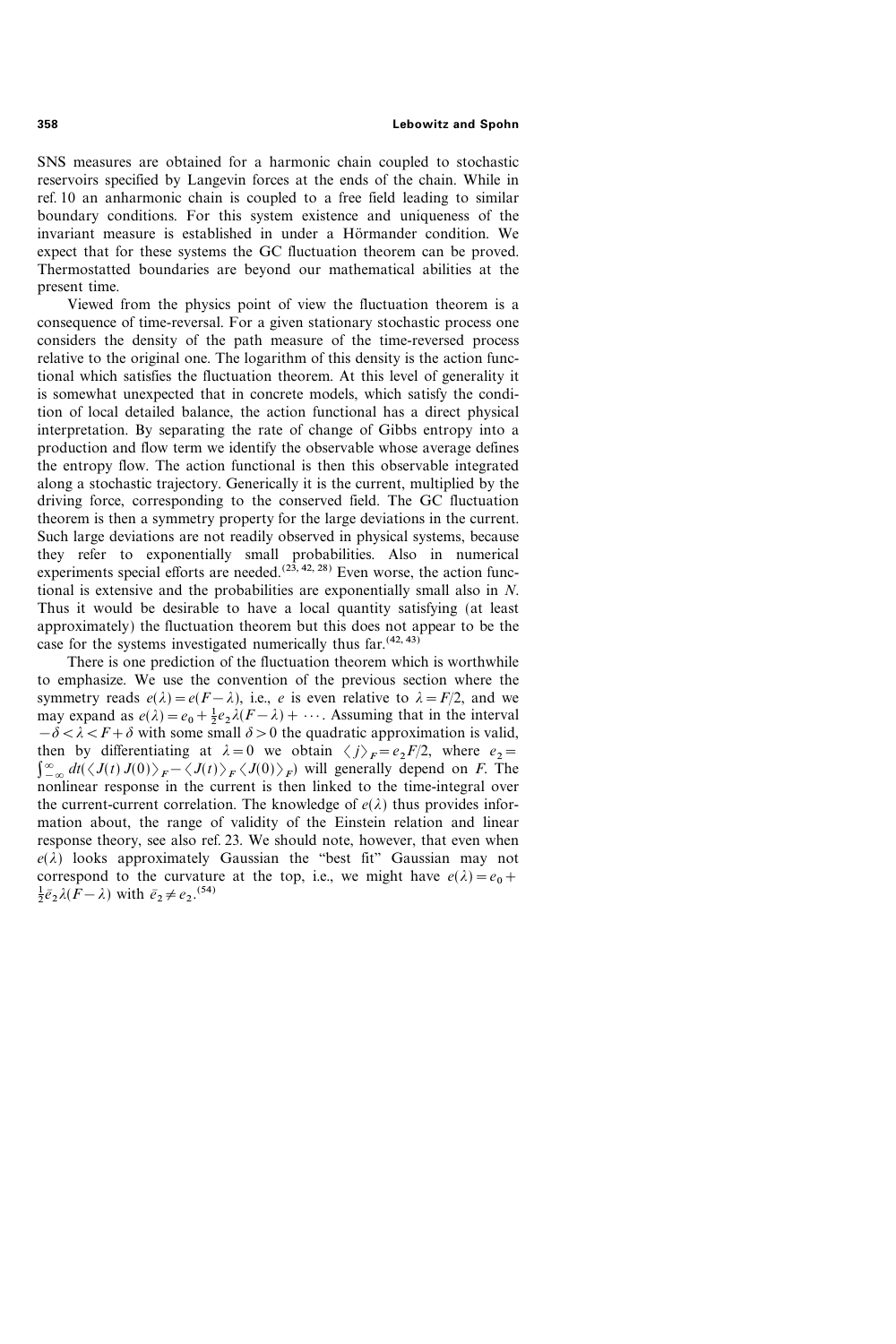# APPENDIX: LARGE DEVIATION FUNCTION FOR THE ASYMMETRIC EXCLUSION PROCESS

To determine the large deviation function in any of the models we have discussed is like computing a free energy in equilibrium statistical mechanics. Therefore it is not surprising that even in the stochastic framework explicit results are available only for a few models. We discuss here the large deviation function for the asymmetric simple exclusion process in one dimension where particles random walk with an average drift and interact through the constraint that there can be at most one particle per lattice site. As a warm up we consider this model without constraint, i.e., independent biased random walks on a lattice. It would be of interest to have also an example for the boundary driven lattice gases of Section 4. Besides independent particles, the simplest model is symmetric exclusion in the bulk and boundary reservoirs as discussed in Section 4. Its large deviation function, for  $\tilde{W}_x(t)$ , satisfies then  $e(\lambda) = e(\beta(\gamma_1 - \gamma_2) - \lambda)$ , cf. (4.7). Thus in the limit  $y_1 \rightarrow \infty$ , i.e., at the left boundary particles are only injected, the GC fluctuation theorem predicts  $\lim_{t\to\infty} (-1/t) \log \text{Prob}(\{\tilde{W}_x \le at\}) = 0$  for  $a < 0$ .

We first consider  $N$  independent particles, i.e., no exclusion, on a ring of size  $\ell$  driven by a uniform force of strength F. Since particles are independent, it suffices to study the one-particle problem. For N particles we merely have to multiply by N at the end. It is convenient to set  $\beta F/2 = E$ . The generator for the dynamics reads

$$
L_E f(x) = (e^E/2 \cosh E) f(x+1) + (e^{-E}/2 \cosh E) f(x-1) - f(x)
$$
 (A.1)

The elementary jump time is normalized such that for  $E \to \infty$  the jump rate to the right is one.  $W(t)$  is now the total number of signed jumps up to time t. To compute the generating function  $\langle e^{-\lambda W(t)} \rangle$  for large t we need the maximal eigenvalue of

$$
L_{E, \lambda} f(x) = (e^{E - \lambda/2} \cosh E) f(x+1) + (e^{-E + \lambda/2} \cosh E) f(x-1) - f(x)
$$
\n(A.2)

Clearly  $f = 1$  solves  $L_{F, \lambda} f = -e(\lambda) f$  with

$$
e(\lambda) = 1 - (\cosh(E - \lambda)/\cosh E) \tag{A.3}
$$

Its Legendre transform is given by

$$
\hat{e}(w) = -Ew + 1 + w \operatorname{argsinh}(w \cosh E) - \sqrt{w^2 + (\cosh E)^{-2}} \qquad (A.4)
$$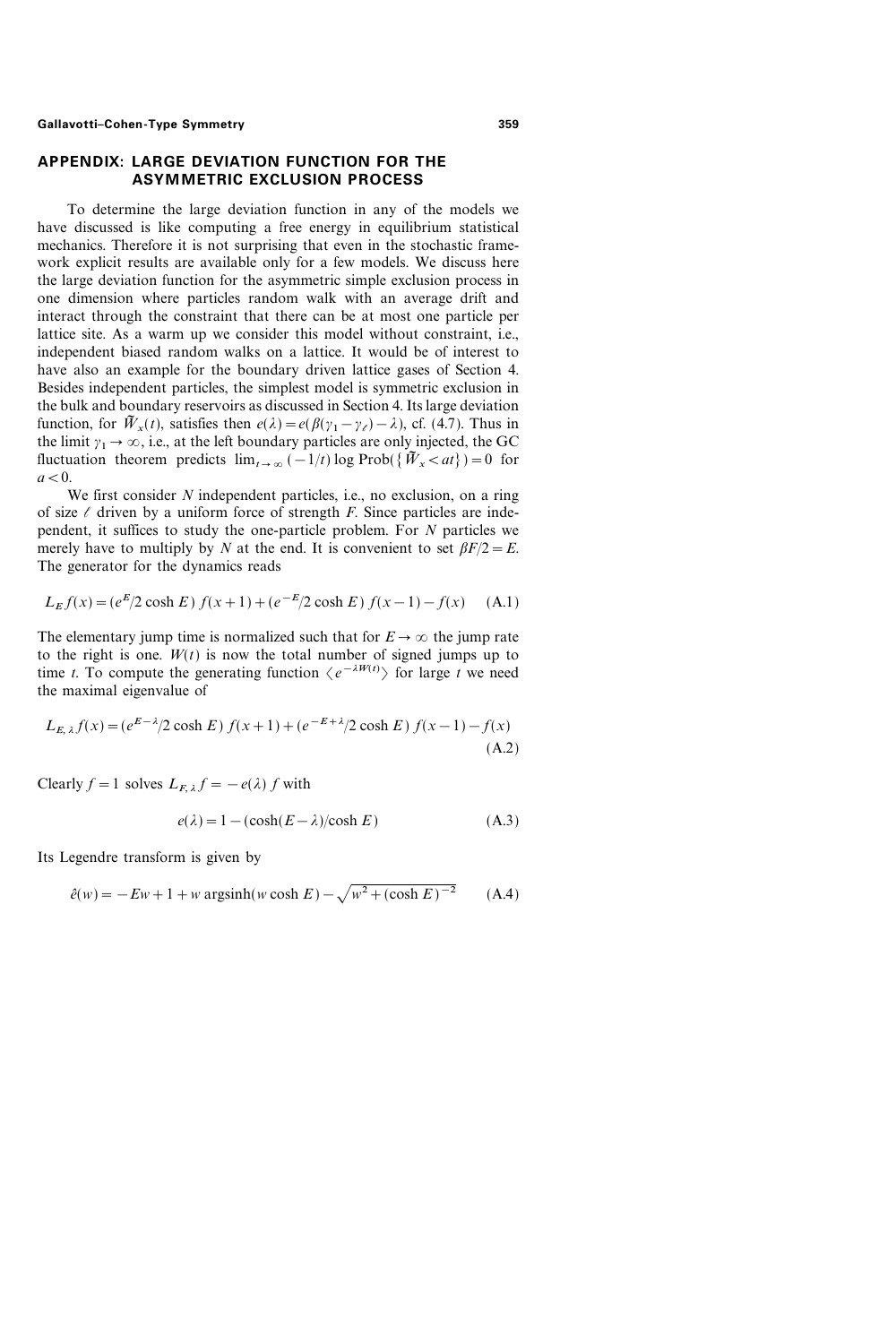$\hat{e}$  vanishes at the average current j = tanh E. On general grounds we know that  $e(\lambda)$  is convex down,  $e(0)=0$ ,  $e'(0)=-j$ , the average current,  $e(\lambda)=e(2E-\lambda)$  and that  $\hat{e}(w)$  is convex up,  $\hat{e}(w)\geq0$ ,  $\hat{e}(w_0)=0$  for  $w_0=0$  $j=(1/t)\langle W(t)\rangle$ ,  $\hat{e}(w)-\hat{e}(-w)=-2Ew$ .

Note that in the limit  $E \to \infty$ ,  $\hat{e}$  degenerates to  $\hat{e}(w)=1-w+w \log w$ for  $w\geq 0$  and  $\hat{e}(w)=\infty$  for  $w<0$ , which merely reflects that left jumps have probability zero for  $E = \infty$ .

We expect more structure for particles interacting through hard core exclusion. This corresponds to  $H(\eta)=0$  in the notation of Section 3. The jump rates with a uniform driving field are then

$$
c_{xx+1}^{E}(\eta) = (e^{E}/2 \cosh E) \eta_x (1 - \eta_{x+1}) + (e^{-E}/2 \cosh E)(1 - \eta_x) \eta_{x+1}
$$
\n(A.5)

We normalized the rates such that for  $E \to \infty$  a particle jumps with unit rate to the right. (A.5) are the jump rates of the asymmetric simple exclusion process (ASEP).

The action functional  $W(t)$  is the total current integrated over the time span t. Expectations,  $\langle \cdot \rangle$ , are taken in the stationary process at a given number of particles N,  $1 \le N \le \ell-1$ . For the ASEP this means that at time  $t=0$  all allowed configurations have equal weight. Then

$$
\lim_{t \to \infty} -\frac{1}{t} \log \langle e^{-\lambda W(t)} \rangle = e_E(\lambda, \ell, N)
$$
 (A.6)

and  $-e<sub>E</sub>$  is the maximal eigenvalue of  $L<sub>\lambda</sub>$  with

$$
L_{\lambda} f(\eta) = (2 \cosh E)^{-1} \sum_{x=1}^{\ell} \left\{ (e^{E - \lambda} \eta_x (1 - \eta_{x+1}) + e^{-(E - \lambda)} (1 - \eta_x) \eta_{x+1}) \right. \\ \times f(\eta^{xx+1}) - (e^E \eta_x (1 - \eta_{x+1}) + e^{-E} (1 - \eta_x) \eta_{x+1}) f(\eta) \right\} \tag{A.7}
$$

The fluctuation theorem reads

$$
e_E(\lambda) = e_E(2E - \lambda)
$$
 (A.8)

which can be seen also directly from  $(A.7)$ .

 $L_{\lambda}$  is a linear operator with a structure which is similar to that of the hamiltonian for a quantum spin chain. To make contact with that model we rewrite  $L_{\lambda}$  in terms of the Pauli spin  $\frac{1}{2}$  matrices  $\vec{\sigma}_x=(\sigma_x^1, \sigma_x^2, \sigma_x^3)$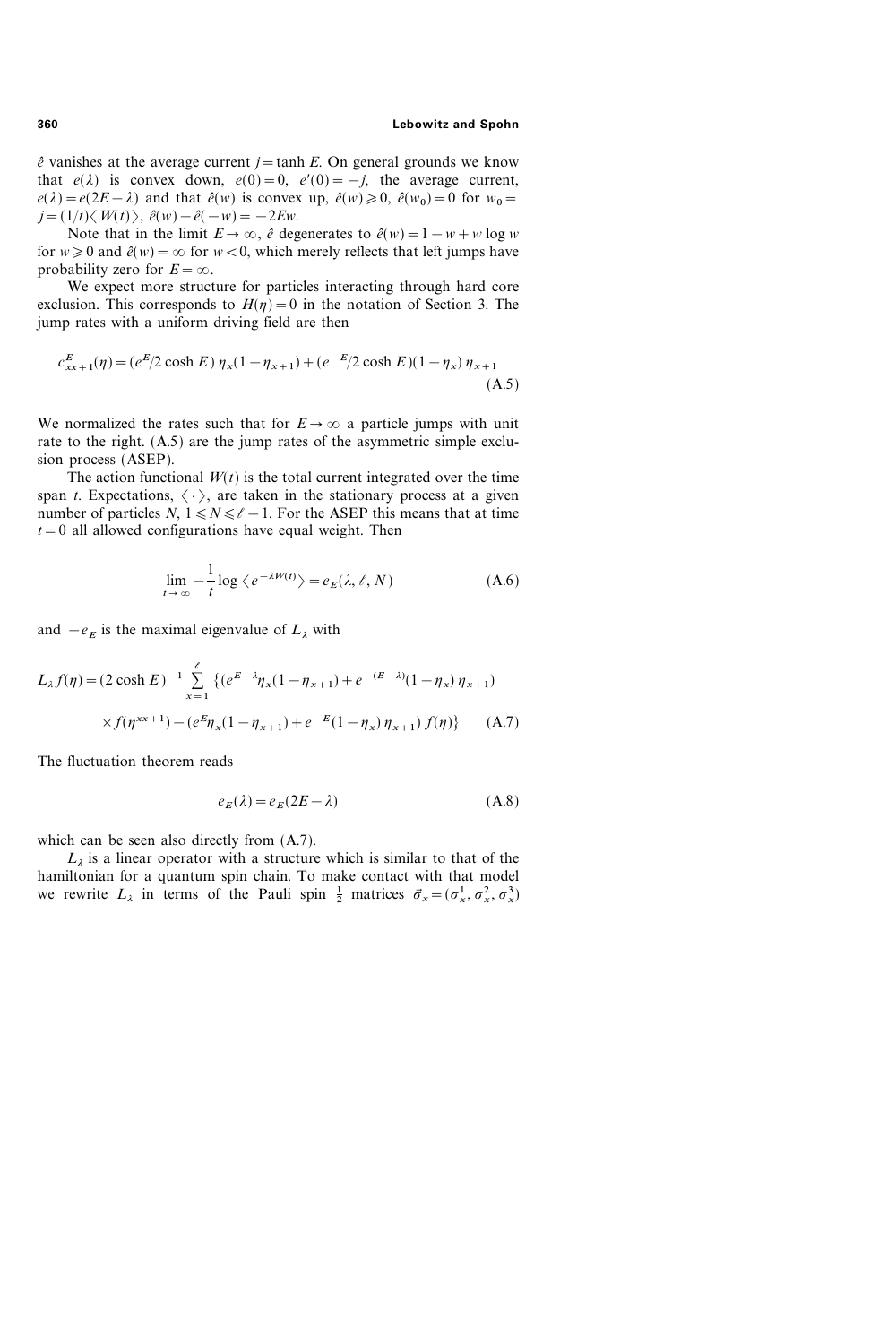associated to every lattice site x. We identify  $\eta_x = 1$  with spin up,  $\sigma_x^3 = 1$ , and  $\eta_x = 0$  with spin down,  $\sigma_x^3 = -1$ . Then

$$
-L_{\lambda} = H_{\lambda} = \sum_{x=1}^{\ell} \left\{ (1/4)(1 - \sigma_{x}^{3} \sigma_{x+1}^{3}) - (e^{E - \lambda}/2 \cosh E) \sigma_{x}^{+} \sigma_{x+1}^{-} - (e^{-E + \lambda}/2 \cosh E) \sigma_{x}^{-} \sigma_{x+1}^{+} \right\}
$$
(A.9)

where  $\sigma_x^{\pm} = \frac{1}{2} (\sigma_x^1 \pm i \sigma_x^2)$  are the spin raising and lowering operators. We note that  $H_1^* \neq H_1$ , unless  $E = \lambda$ , and  $H_1$  does not have directly a quantum mechanical interpretation, except through analytic continuation in  $\lambda$ .

To determine the ground state energy of  $H<sub>2</sub>$ , the only technique available is the Bethe ansatz. Fortunately,  $H_1$  is covered by the famous paper of Sutherland and Yang.(46) However, the analysis of the nonlinear Bethe equations still require a considerable effort, which in our section of parameter space has been carried out only recently. We use the results by D. Kim. $(47)$  He is in fact interested in the energy gap, but also gives  $e_F(\lambda, \ell, N)$  to leading order in N in the limit  $\ell \to \infty$ ,  $N \to \infty$ ,  $\rho = N/\ell$  fixed. We expect that also order 1 terms could be obtained, but such an analysis is certainly beyond the scope of our paper. In the limiting case  $E \to \infty$ , the Bethe equations simplify. This has been exploited recently by Derrida et al.<sup>(48, 49)</sup> They determine  $e_{\infty}(\lambda, \ell, N)$  fairly explicitly and discuss the order 1 corrections to the infinite volume limit.

To leading order in N,  $N/\ell=\rho$ , we have

$$
e_E(\lambda, \ell, N) \cong \ell \bar{e}_E(\lambda, \rho) \tag{A.10}
$$

i.e.,  $e_E$  is extensive.  $\bar{e}_E$  has a flat piece,  $\bar{e}_E(\lambda, \rho)=0$  for  $0 \le \lambda \le 2E$ . At  $\lambda=0$ ,  $\bar{e}_E$  has the slope  $\rho(1-\rho)$  tanh E and the asymptotics<sup>(47)</sup>

$$
\bar{e}_E(\lambda, \rho) = \rho(1 - \rho)(\tanh E) \lambda
$$
  
 
$$
-\frac{1}{20} \left(\frac{3\pi}{2}\right)^{2/3} (4\rho(1 - \rho))^{4/3} (\tanh E) |\lambda|^{5/3} (1 + \mathcal{O}(|\lambda|^{2/3}))
$$
 (A.11)

for  $\lambda < 0$ . By symmetry  $\bar{e}_E$  has the same asymptotics at  $\lambda = 2E$ . For  $E \to \infty$ , the right zero  $e_F(\lambda, \ell, N)$  moves to  $\infty$  and the flat piece of  $e_F(\lambda, \ell, N)$ never levels off, in agreement with refs. 48 and 49.

 $\bar{e}'(0)$  is just the average current which is  $\rho(1-\rho)$  tanh E.  $\bar{e}''(0)$  is formally the integral over the total current-current correlation and therefore the mobility of the lattice gas.<sup>(32)</sup> In our case  $\bar{e}''(0)=\infty$ , which reflects the fact that in the ASEP density fluctuations propagate superdiffusively.<sup>(50)</sup>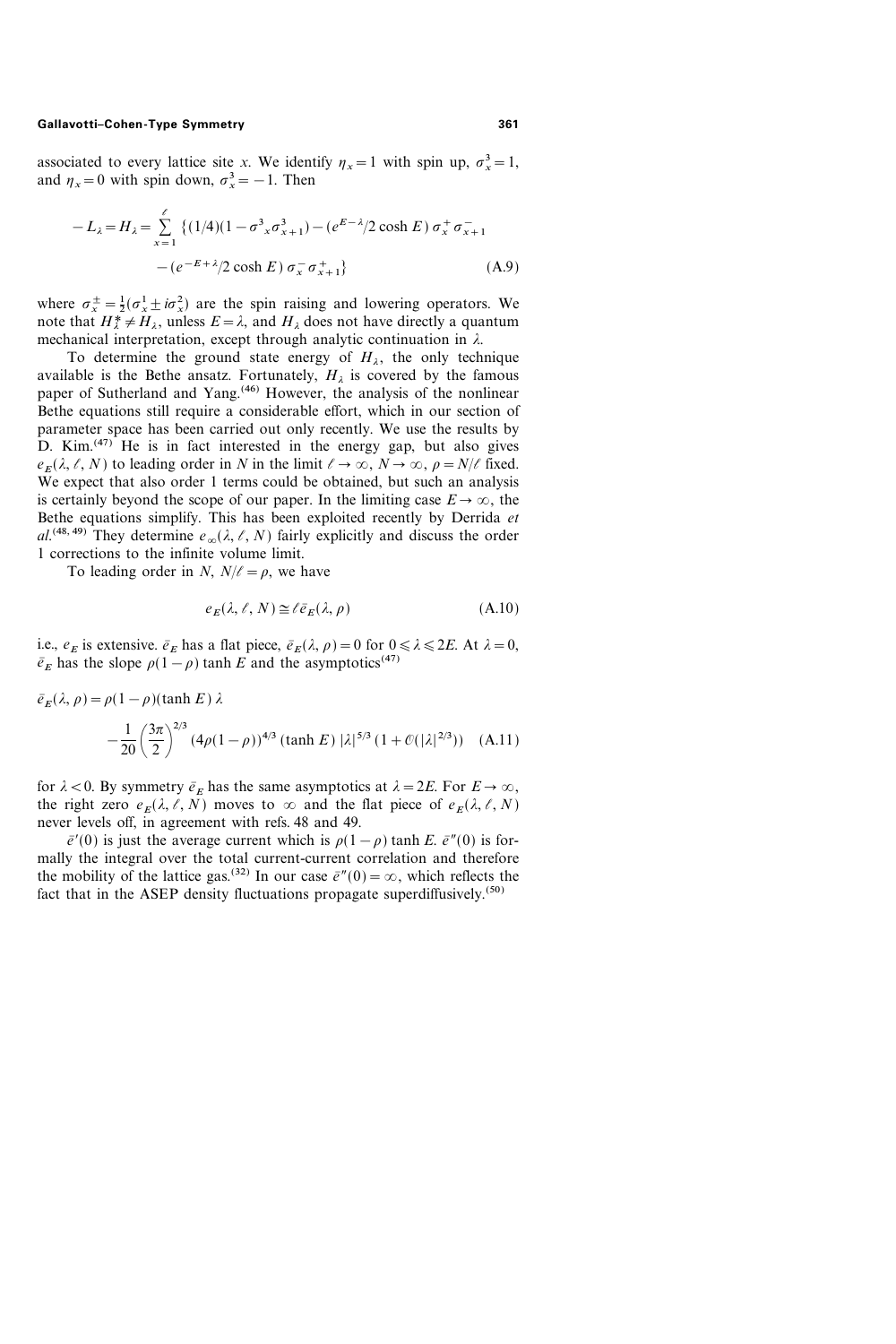At  $E=0$  (A.6) gives the large deviations in the total current at equilibrium, i.e., for the symmetric simple exclusion process. The fluctuation theorem reduces then to  $e_{0,\ell, N}(\lambda) = e_{0,\ell, N}(-\lambda)$ , which also follows from time reversibility.  $\bar{e}_0(\lambda, \rho)$  has no longer a flat piece. For small  $\lambda$ ,  $\bar{\epsilon}_0(\lambda, \rho) = -\frac{1}{2}\lambda^2 \rho(1-\rho)$ . Thus the mobility  $\sigma(\rho) = \rho(1-\rho)$  and the diffusion constant, which is  $\sigma$  divided by the compressibility,  $D(\rho)=1$ , independent of the density in agreement with the known bulk diffusion of the symmetric simple exclusion process. The more precise asymptotics<sup>(47)</sup> is given by

$$
\bar{e}_0(\lambda, \rho) = -\frac{1}{2}\rho(1-\rho)\,\lambda^2 - \frac{1}{20}2^{1/3}(2\pi)^{2/3}\left(\rho(1-\rho)\right)^{4/3}|\lambda|^{8/3}\left(1+\mathcal{O}(|\lambda|^{4/3})\right)
$$
\n(A.12)

On a formal level the "Burnett coefficients" correspond to higher derivatives of  $\bar{e}_E(\lambda)$  at  $\lambda = 0^{(51)}$  (A.12) shows that for the symmetric simple exclusion process the Burnett coefficients are infinite.

Just as free energies, the large deviation function may become singular in the infinite volume limit and this happens already for the first nontrivial example. To understand the origin of this behavior, it is necessary to analyze those configurations which give the main contribution to  $\langle e^{-\lambda W(t)} \rangle$ . If  $\lambda \to \infty$  only left jumps are permitted and similarly for  $\lambda \to -\infty$  only right jumps are permitted, essentially independent of the driving field  $E$ ,  $E>0$  for the sake of discussion. However, in the intermediate regime  $0 \le \lambda \le 2E$ , the particles have two opposing instructions. Should they follow E or  $\lambda$ ? In fact, neither. As can be inferrred from the maximal eigenvector, they just stick and form one big cluster.<sup> $(52)$ </sup> The clustering is seen most easily at  $\lambda = E$ , where  $H_{\lambda}$  is the ferromagnetic, anisotropic Heisenberg model and the maximal eigenvector its ground state. At our parameters,  $H<sub>2</sub>$ is in the ferromagnetic phase. Since the magnetization is fixed, typical configurations condense into one large cluster. In our units the corresponding ground state energy is of order 1 independent of  $\ell$ . In parentheses we remark that in the context of chaotic thermostatted systems configurations typical for the large deviation functional are studied in ref. 53.

It is instructive to reconsider our result from the point of view of the probability distribution of  $W(t)/t$ , which is obtained from the Legendre transform of  $\bar{e}_E(\lambda)$ . To make it well defined, we note that, for large N,  $e_E(\lambda)$  smoothly interpolates between  $e_E(0) = 0 = e_E(2E)$ , such that  $e'_E(0) =$  $Nj(\rho), e'_E(2E)=-Nj(\rho), j(\rho)=\rho(1-\rho) \tanh E$ , and  $e_E(E)=\mathcal{O}(1)$ . Thereby we obtain, for  $E\geq 0$ ,

$$
\hat{\vec{e}}_E(w,\rho) = \begin{cases}\n0 & \text{for } 0 \le w \le j(\rho) \\
-2Ew & \text{for } -j(\rho) \le w \le 0\n\end{cases}
$$
\n(A.13)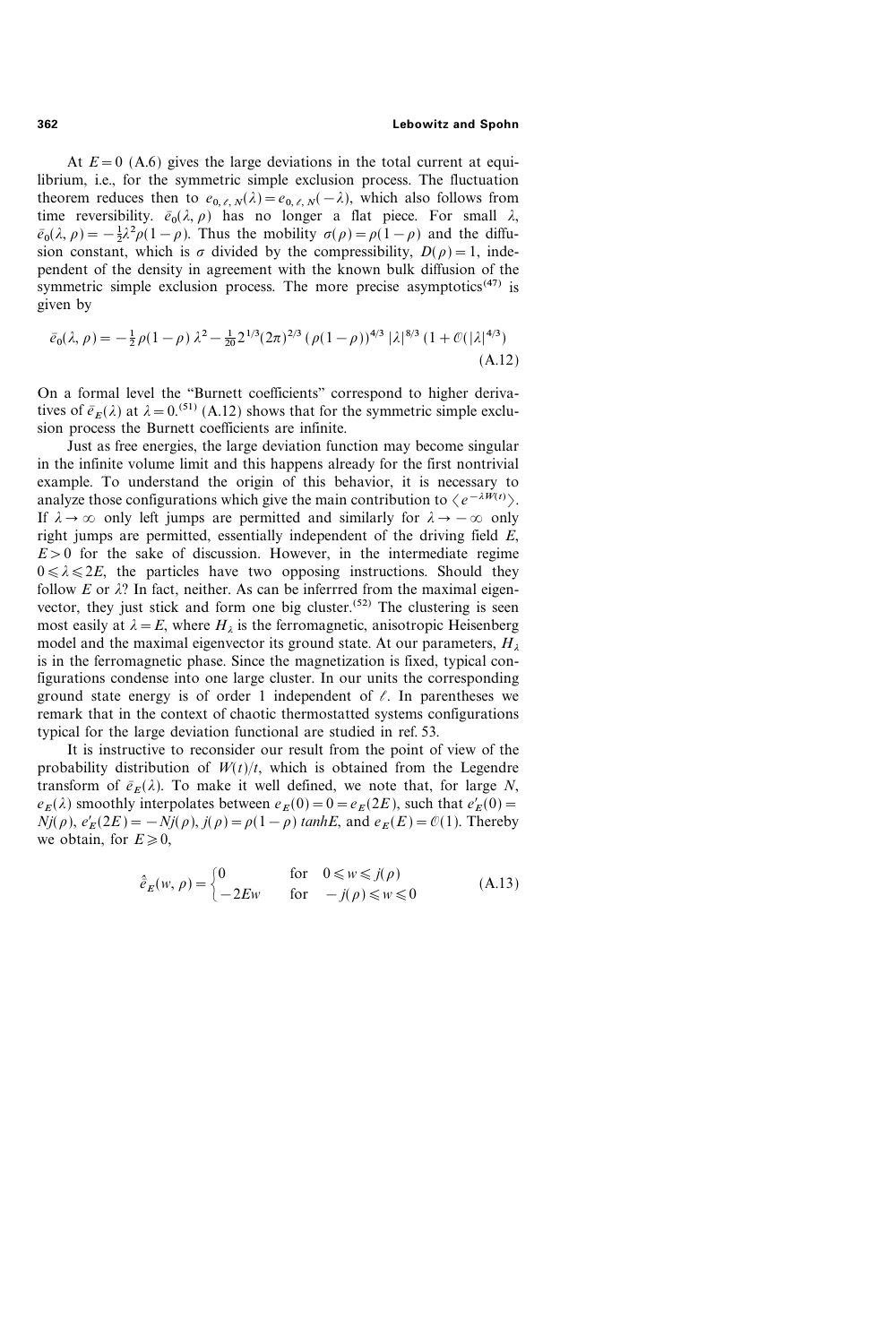For w slightly larger than  $j(\rho)$  we have  $\hat{e}_E(w, \rho) \simeq (w - j(\rho))^{5/2}$  and  $\hat{\vec{e}}_E(w, \rho) \simeq w \log w$  in the limit of large w. For  $w < -j(\rho)$  the values of  $\hat{\vec{e}}_E$ are fixed by the fluctuation theorem.

To understand the N-dependence of  $\hat{e}_E(w, \ell, N)/\ell$ , we note that for  $W(t)/Nt$  to have a value larger than  $j(\rho)$  we have to speed up all j particles. For it to have a value smaller than  $j(\rho)$  it suffices to slow down a single particle, since the other particles pile up behind. Typical configurations consist of essentially a single cluster. The large deviation rate is  $\mathcal{O}(1/N)$ which on our scale corresponds to  $\hat{\vec{e}}_E = 0$ . Such a mechanism works only for  $(W(t)/Nt) \ge 0$ . To have a negative total current, again all N particles are forced to move, now opposite to  $E$ . The linear decrease of  $\hat{e}_E(w \le N, \ell)/\ell$  with corrections of  $\mathcal{O}(1/N)$  for  $-j(\rho) \le w \le 0$  follows from the fluctuation theorem. In the limit  $E \to \infty$ ,  $\hat{e}_E(w, \ell, N) = \infty$  for  $w < 0$ . This just reflects the fact that the underlying process does not allow for histories with negative currents.

From our discussion of  $\hat{\vec{e}}$  we conclude that the non-smooth behavior of  $\bar{e}(\lambda)$  for large N comes from blocking through slow particles, which suggests that, if we go to higher spatial dimension or soften the hard core, a smooth large deviation function may be recovered. But this remains to be seen. The symmetric case,  $E=0$ , warns against too fast a conjecture.

### ACKNOWLEDGMENTS

We are grateful to F. Bonetto, G. Gallavotti, C. Maes, and D. Ruelle for instructive discussions. The research was supported by NSF Grant NSF-DMR 95-23266 and AFOSR Grant F49620-98-1-0207. We also acknowledge DIMACS and its supporting agencies, the NSF under contract STC-91-19999 and the NJ Commission on Science and Technology.

### REFERENCES

- 1. P. G. Bergmann and J. L. Lebowitz, New approach to nonequlibrium processes, Phys. Rev. 99:578 (1955).
- 2. J. L. Lebowitz and P. G. Bergmann, Irreversible Gibbsian ensembles, Ann. Phys. 1:1 (1957).
- 3. Z. Rieder, J. L. Lebowitz, and E. Lieb, Properties of a harmonic crystal in a stationary nonequilibrium state, J. Math. Phys. 8:1073 (1967).
- 4. A. J. O'Conner and J. L. Lebowitz, Heat conduction and sound transmission in isotopically disordered harmonic crystals, Journ. Math. Phys. 15:629 (1974).
- 5. S. Goldstein, J. L. Lebowitz, and E. Presutti, Mechanical system with stochastic boundaries, in Random Fields, Vol. I, J. Fritz, J. L. Lebowitz, and D. Szász, eds. (North-Holland, Amsterdam, 1979).
- 6. J. L. Lebowitz, Exact results in nonequilibrium statistical mechanics: Where do we stand?, Prog. Theor. Physics, Supplement 64:35 (1978).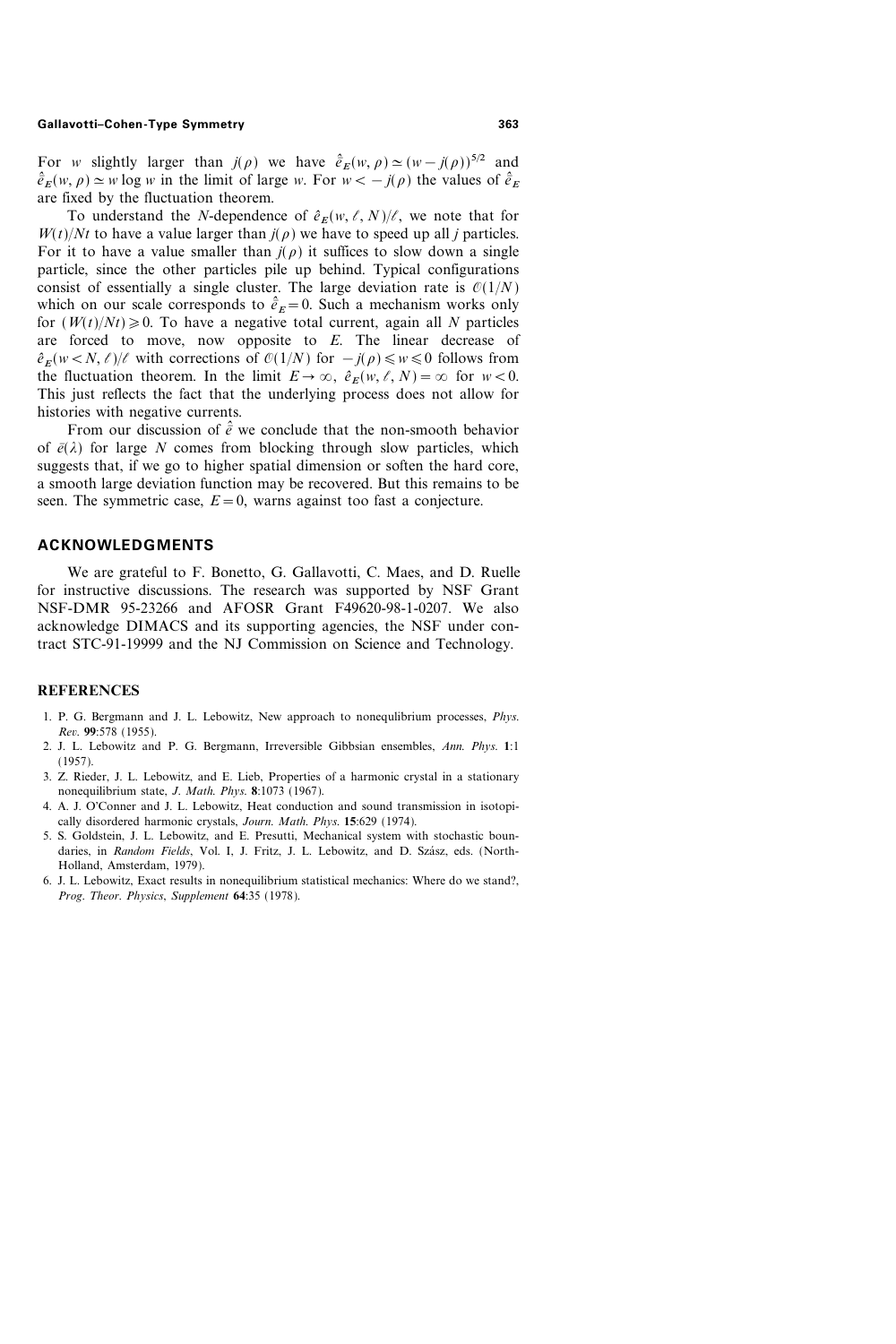- 7. S. Goldstein, C. Kipnis, and N. Ianiro, Stationary states for a mechanical system with stochastic boundary conditions, J. Stat. Phys. 41:915 (1985).
- 8. H. Spohn, and J. L. Lebowitz, Stationary nonequilibrium states of infinite harmonic systems, Comm. Math. Phys. 54:97 (1977).
- 9. S. Goldstein, J. L. Lebowitz, and K. Ravishankar, Approach to equilibrium in models of a system in contact with a heat bath, J. Stat. Phys. 43:303 (1986).
- 10. J.-P. Eckmann, C.-A. Pillet, and L. Rey-Bellet, Non-equilibrium statistical mechanics of anharmonic chains coupled to two heat baths at different temperatures, preprint 1998, Texas Archive for Mathematical Physics.
- 11. S. Katz, J. L. Lebowitz, and H. Spohn, Stationary nonequilibrium states for stochastic lattice gas models of ionic superconductors, J. Stat. Phys. 34:497 (1984).
- 12. H. Spohn, Long range correlations for stochastic lattice gases in a nonequilibrium steady state, J. Phys. A 16:4275 (1983).
- 13. G. Eyink, J. L. Lebowitz, and H. Spohn, Microscopic origin of hydrodynamic behavior: Entropy production and the steady state, in Chaos, Soviet-American Perspectives in Nonlinear Science, Hg. D. K Campbell, (American Institute of Physics, 1990), p. 367.
- 14. G. Eyink, J. L. Lebowitz, and H. Spohn, Hydrodynamics, fluctuations, and large deviations outside local equilibrium, J. Stat. Phys. 83:385 (1996).
- 15. W.G. Hoover, Molecular Dynamics, Lecture Notes in Physics, Vol. 258 (Springer, Heidelberg, 1986).
- 16. D. J. Evans and G. P. Morriss, Statistical Mechanics of Nonequilibrium Fluids (Academic Press, London, 1990).
- 17. N. J. Chernov, G. L. Eyink, J. L. Lebowitz, and Ya. G. Sinai, Derivation of Ohm's law in a determinisitic mechanical model, *Phys. Rev. Lett.* **70**:2209 (1993).
- 18. N. J. Chernov, G. L. Eyink, J. L. Lebowitz, and Ya. G. Sinai, Steady-state electrical conduction in the periodic Lorentz gas, Comm. Math. Phys. 154:569 (1993).
- 19. D. Ruelle, Positivity of entropy production in nonequilibrium statistical mechanics, J. Stat. Phys. 85:1 (1996).
- 20. G. Gallavotti, Chaotic dynamics, fluctuations, non-equilibrium ensembles, Chaos 8:384 (1998).
- 21. D. Ruelle, New theoretical ideas in nonequilibrum statistical mechanics, Lecture Notes (Rutgers University, fall 1997).
- 22. G. Gallavotti, and E. G. D. Cohen, Dynamical ensembles in stationary states, J. Stat. Phys. 80:931 (1995).
- 23. D. J. Evans, E. G. D. Cohen, and G. P. Morriss, Probability of second law violations in steady flows, Phys. Rev. Lett. 71:2401 (1993).
- 24. G. Gallavotti, Extension of Onsager's reciprocity to large fields and the chaotic hypothesis, Phys. Rev. Lett. 77:4334 (1996).
- 25. G. Gallavotti, New methods in nonequilibrium gases and fluids, Proceedings of the conference "Let's face chaos through nonlinear dynamics", University of Maribor, 24 june–5 july 1996, M. Robnik, ed. Open Systems and Information Dynamics, Vol. 5, 1998, to be published. Archived as: chao-dyn 9610018.
- 26. D. J. Evans and D. J. Searles, Equilibrium microstates which generate second law violating steady states, Phys. Rev. E 50:1645 (1994).
- 27. J. Kurchan, Fluctuation theorem for stochastic dynamics, J. Phys. A.: Math. Gen. 31:3719 (1998).
- 28. F. Bonetto, G. Gallavotti, and P. Garrido, Chaotic principle: an experimental test, Physica D 105:226 (1997).
- 29. C. Maes, The fluctuation theorem as a Gibbs property, preprint, 1998.
- 30. S. R. S. Varadhan, Large Deviations and Applications (SIAM, Philadelphia, 1984).